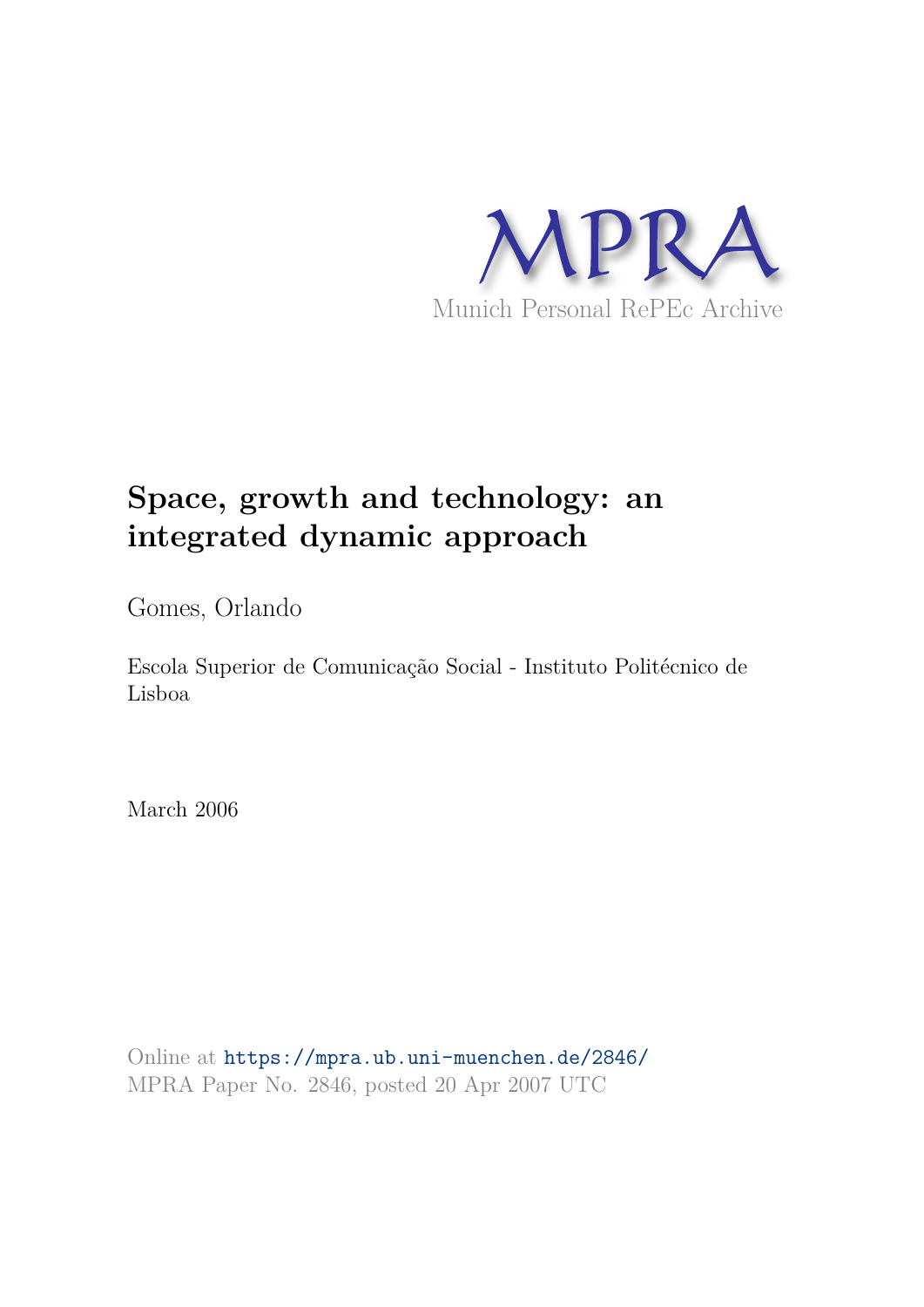# Space, Growth and Technology:

# an Integrated Dynamic Approach

Orlando Gomes<sup>\*</sup>

Escola Superior de Comunicação Social [Instituto Politécnico de Lisboa] and Unidade de Investigação em Desenvolvimento Empresarial [UNIDE/ISCTE].

- March, 2006 -

#### **Abstract**

Economic phenomena are interrelated. From a growth perspective, time analysis concerning the choices of present and future consumption and the choices between the allocation of scientific resources should be combined with a space analysis regarding the dissemination of economic activity through geographical locations. This paper intends to present such an integrated approach under a simple endogenous growth model. The determinants of growth are, on one hand, the decisions about how to allocate technological resources and, on the other hand, the strength with which productive activities can agglomerate in order to generate increasing returns to scale. We find that the long run steady state does not have to be a state of unchangeable geography – consumption and production conditions and technological progress not only determine long term growth but also the long term tendency for the economy to geographically concentrate or disperse.

Keywords: Optimal control, Economic growth, Technology, Agglomeration economies, Increasing returns.

JEL classification: O33, O41, R11, R12

 $\overline{a}$ 

<sup>∗</sup> Orlando Gomes; address: Escola Superior de Comunicação Social, Campus de Benfica do IPL, 1549- 014 Lisbon, Portugal. Phone number: + 351 93 342 09 15; fax: + 351 217 162 540. E-mail: ogomes@escs.ipl.pt.

Acknowledgements: Financial support from the Fundação Ciência e Tecnologia, Lisbon, is grateful acknowledged, under the contract No POCTI/ECO/48628/2002, partially funded by the European Regional Development Fund (ERDF).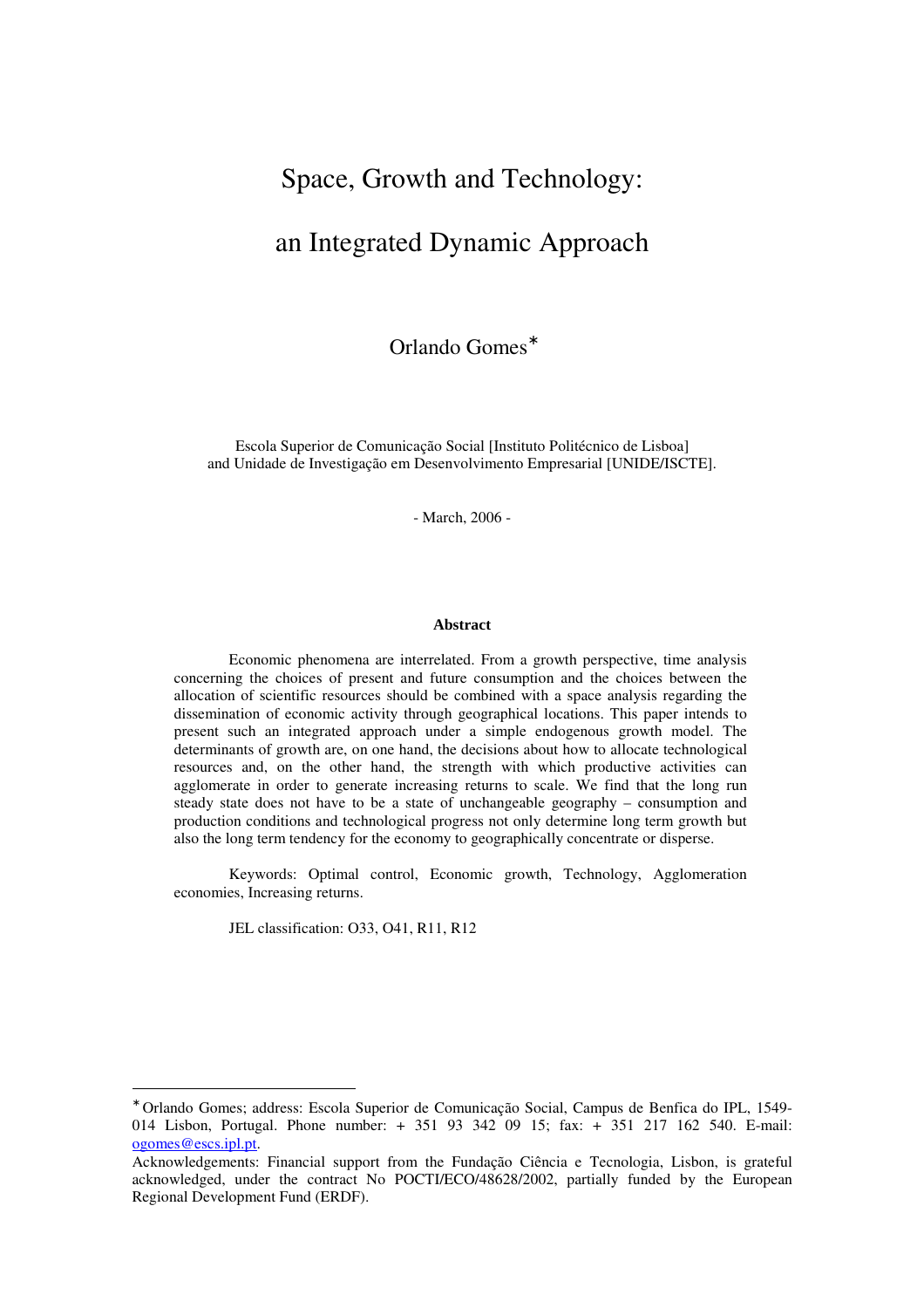#### **1. Introduction**

Technological and location issues play a critical role on the growth process. The model presented in this text develops an endogenous growth setup where the determinants of long run growth are technology and the rate at which production activities concentrate or disperse over geographical space.

Technology has always represented, in growth explanations, a fundamental source for economic prosperity. The pioneer work by Solow (1956) and Swan (1956) highlighted the importance of technology – although exogenous, technology appeared as the rescuing growth factor in the presence of decreasing capital returns. Later, endogenous growth models have attributed to technology a crucial role, with authors like Romer (1990), Grossman and Helpman (1991), Aghion and Howitt (1992, 1998) and Jones (1995, 2003), among many others, pointing out endogenous mechanisms through which technology generation is possible and promotes economic growth. A point in common of these studies concerns the inevitability of considering innovation an economic activity, where scarce resources are employed but where a special kind of output is produced.

The way in which we understand the mechanics of technology generation is of primary importance for the understanding of the growth phenomenon. Jaffe and Trajtenberg (2002) state that *"At the heart of this phenomenon lies a complex, multifaceted process of continuous, widespread and far-reaching innovation and technical change. Yet 'knowledge', 'innovation', and 'technical change' are elusive notions, difficult to conceptualize and even harder to measure in a consistent, systematic way. Thus, while economists from Adam Smith on have amply recognized their crucial role in shaping the process of economic growth, our ability to study these phenomena has been rather limited."* (page 1).

Our interpretation of endogenous technology intends to be simple yet original. Relying on a brief analysis of growth determinants by Nelson and Phelps (1966), we develop a dynamic model where basic science and applied technology conflict; to get more knowledge immediately available to the production process, research resources must be reallocated from basic research activities. Putting it simple, in an economy with limited scientific resources, the choice between research, on one hand, and development, on the other, is not unconstrained: some representative agent has to choose between faster and more efficient application of available knowledge to generate physical goods and allocating resources to amplify the innovation possibilities frontier.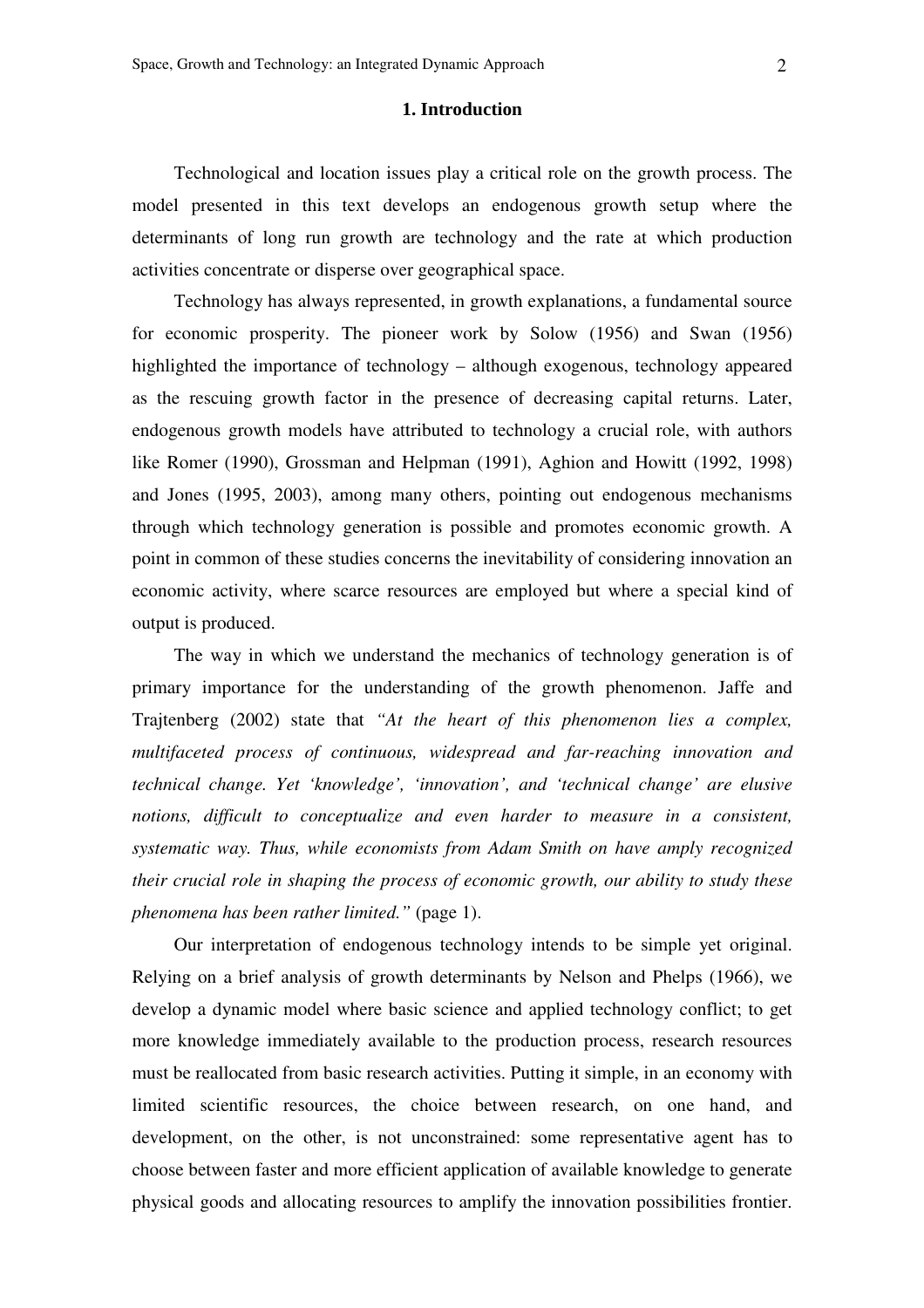The intertemporal problem faced by the economic system concerning the allocation of technological resources culminates in a steady state where an optimal positive, constant and finite technology growth rate is compatible with an optimal constant percentage of theoretical knowledge being oriented to applied uses. The technology framework and some of the presented results relating it, were in a first phase derived in Gomes (2004).

The technology analysis serves the purpose of explaining the evolution of an efficiency index that reflects physical inputs productivity for a given aggregate production function. In our growth analysis, the main concern is with long term results, and thus aggregate consumption and capital variables are assumed for a competitive environment.

This paper also combines space and time analysis. While the growth analysis must be essentially an intertemporal one, location concerns are easily introduced in such a framework. In this way, one can evaluate how the economics of agglomeration influence the economics of growth. As with the technology analysis, the introduction of geographical concerns is simple and straightforward but relatively different from other studies of the kind. The simplicity is related to the assumption that location of economic activities has to do only with the conflict between increasing returns and transaction costs. The first are clearly a centripetal or agglomeration force; the second will be a centrifugal force under the assumption that will be imposed that consumers are dispersed across geographical space.

The new economic geography literature, which is highly indebted to the work of Krugman (1991), Krugman and Venables (1995), Venables (1996, 2001), Fujita, Krugman and Venables (1999) and Quah (2002), among many others, insists on the basic but essential tension between agglomeration forces and inertial factors that contradict such forces. Thus, we will generically call 'increasing returns' to all possible forces that generate the spatial agglomeration of production activities, and designate by "transaction costs" all the forces yielding the dispersion of production activities like the existence of immobile inputs, the pecuniary costs of mobility or the congestion economies that reverse the tendency for agglomeration.

The relation between technology and economic geography has been highlighted in the past few years through the notion of 'death of distance'. Authors like Cairncross (2001) argue that technological progress may imply that the distance is no longer important for economic activity, what allows for the conclusion that there is no need for activities to agglomerate; the evidence does not support this kind of reasoning – the new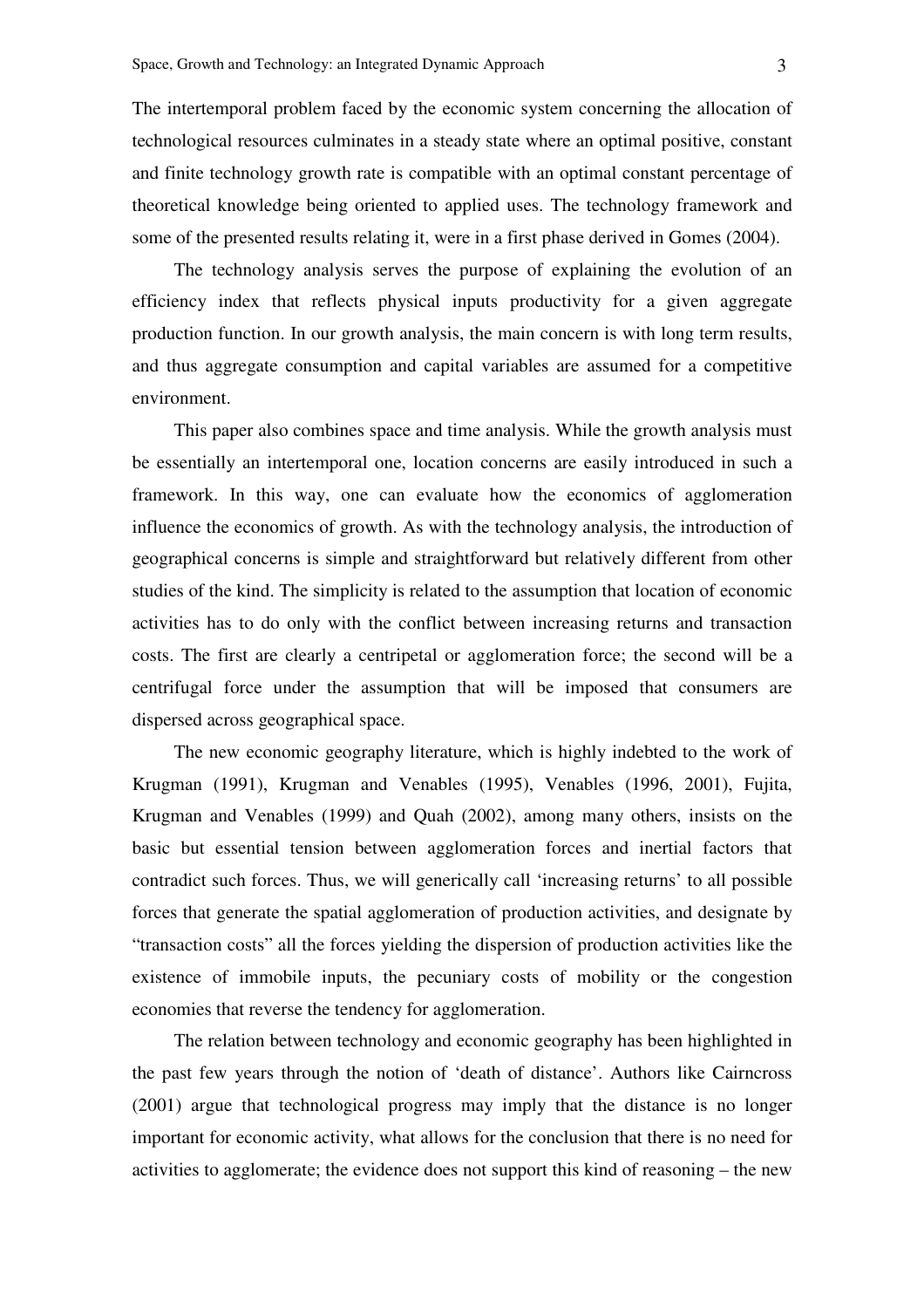economy, strongly linked to technological developments, is an economy of clusters, where the most geographically concentrated tasks are the ones relating R&D.

Fujita and Thisse (2002) address some of these main worries; they claim that *"Intuitively, it should be clear that the spatial configuration of economic activities is the outcome of a process involving two opposing types of forces, that is, agglomeration (or centripetal) forces and dispersion (or centrifugal) forces. The observed spatial configuration of economic activities is then the result of a complicated balance of forces that push and pull consumers and firms."* (page 5).

These authors also address the new technological era, *"The increasing availability of high-speed transportation infrastructure and the fast-growing development of new informational technologies might suggest that our economies are entering an age that will culminate in the 'death of distance'. If so, locational difference would gradually fade because agglomeration forces would be vanishing."* (page 4), but they are clearly aware that *"technological progress brings about new types of innovative activities that benefit most from being agglomerated and, therefore, tend to arise in developed areas. Consequently, the wealth or poverty of nations seems to be more and more related to the development of prosperous and competitive clusters of specific industries."* (page 4), and thus space does matter to economic activity and more precisely to the growth process.

The way in which we have chosen to integrate increasing returns to scale in our production possibilities is different from conventional analysis. Rather than assuming a monopolistic competition (Dixit-Stiglitz) framework, as in the standard core-periphery models by Baldwin (1999), Ottaviano (2001), Forslid and Ottaviano (2003) and Pfluger (2004), increasing returns appear as an index (like the technology index) on an aggregate production function – the more firms are concentrated in space, the higher is the value of this scale index, what implies a higher income generation value for a same combination of inputs. This way of introducing increasing returns allows for the consideration of an economic space that has virtually infinite locations and infinite agglomeration possibilities and degrees. Furthermore, the long run steady state does not have to be one in which space stops to change – utility maximization may imply an everlasting rate of agglomeration or an everlasting rate of dispersion, at least as long as preferences or the shape of the production conditions do not change.

Theoretical studies in the location-growth field, as Martin and Ottaviano (1999), Baldwin and Forslid (2000) and Baldwin, Martin and Ottaviano (2001), tend to make use of factor mobility, and in particular of skilled labor related to the R&D sector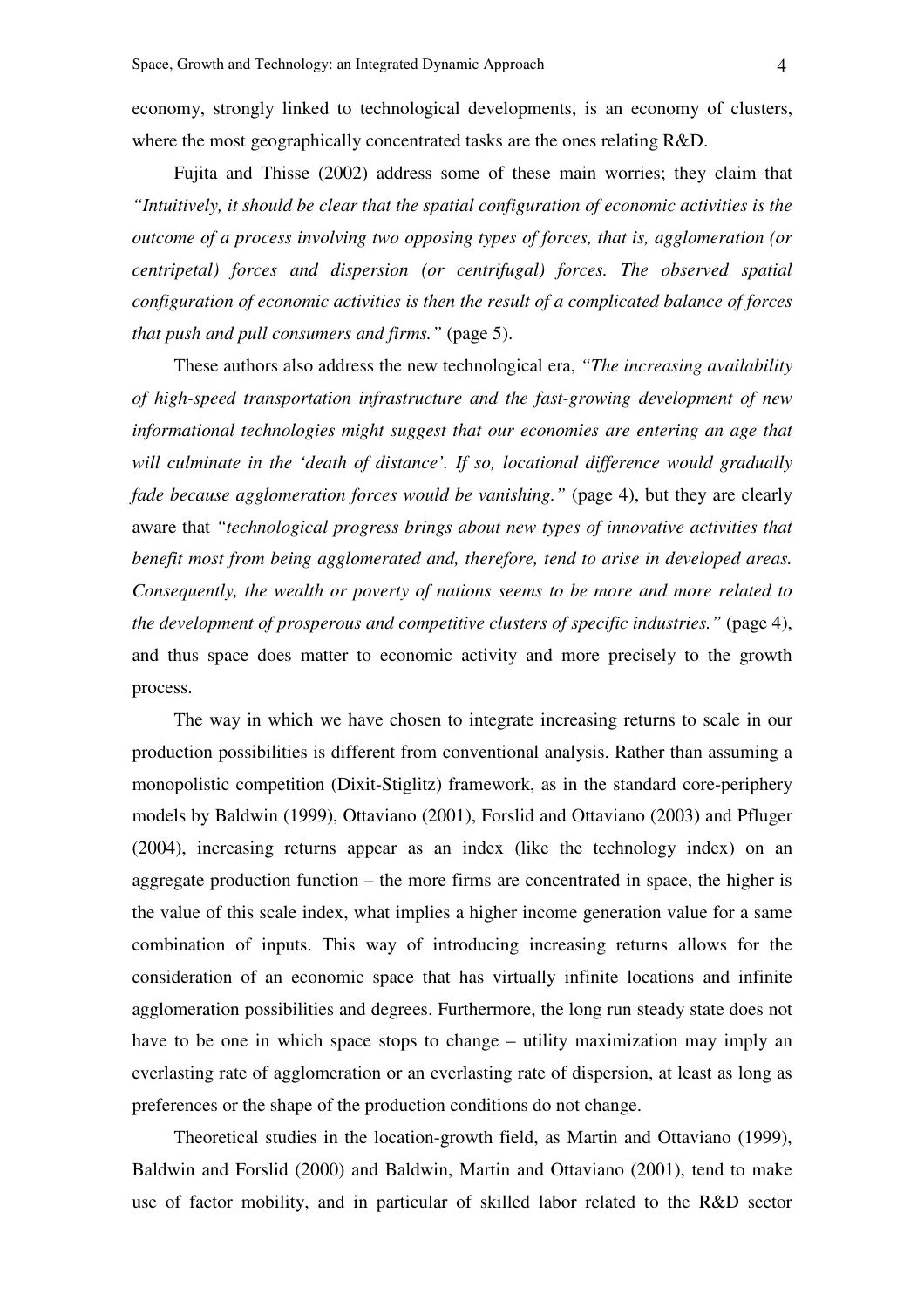mobility to establish a link between the two issues. The goal is to understand how mobility in space can change growth patterns. Our analysis is different – choosing to work with an aggregate setup we are interested in perceiving how an exogenously given effect of geographical location over increasing returns implies the choice of location dynamics and growth dynamics that best combine in contributing to an optimal intertemporal utility result.

Technology and geography appear as well in the literature linked together as fundamental elements for explaining economic phenomena besides growth. An explanation of international trade, under a Ricardian model of comparative advantages, where technological enhancements and agglomeration forces shape the pattern of trade, is offered in Eaton and Kortum (2002).

The paper is organized as follows. Sections 2 and 3 present our intertemporal optimization framework; section 2 is concerned with location and capital accumulation and section 3 characterizes the technological innovation framework. Section 4 solves the technology problem and section 5 integrates the technology dynamics in the spacegrowth setup; a steady-state analysis is then made relating the evaluation of growth rate dynamics. Section 6 concludes.

#### **2. Geography, Capital Accumulation and Utility**

The description of our model begins with the presentation of the production possibilities. An aggregate production function is considered,

$$
Y(t) = b(z) \cdot f[A(t), K(t), L(t)] \tag{1}
$$

In equation (1),  $Y(t)$  represents output in time moment *t*, *f* is a production function with three inputs [technology,  $A(t)$ , physical capital,  $K(t)$ , and labor,  $L(t)$ ], and  $b(z)$  is a function that reflects the intensity of returns to scale. Function *f* is a usual neo-classical production function, that exhibits constant returns to scale (the function is homogeneous of degree one) and where the marginal returns of each input are positive but diminishing; we assume also that the production function is a labor-augmenting production function where technical progress is Harrod-neutral. Defining  $k(t) \equiv K(t)/L(t)$ as the stock of physical capital per unit of labor (or per capita), we may present function (1) in intensive form: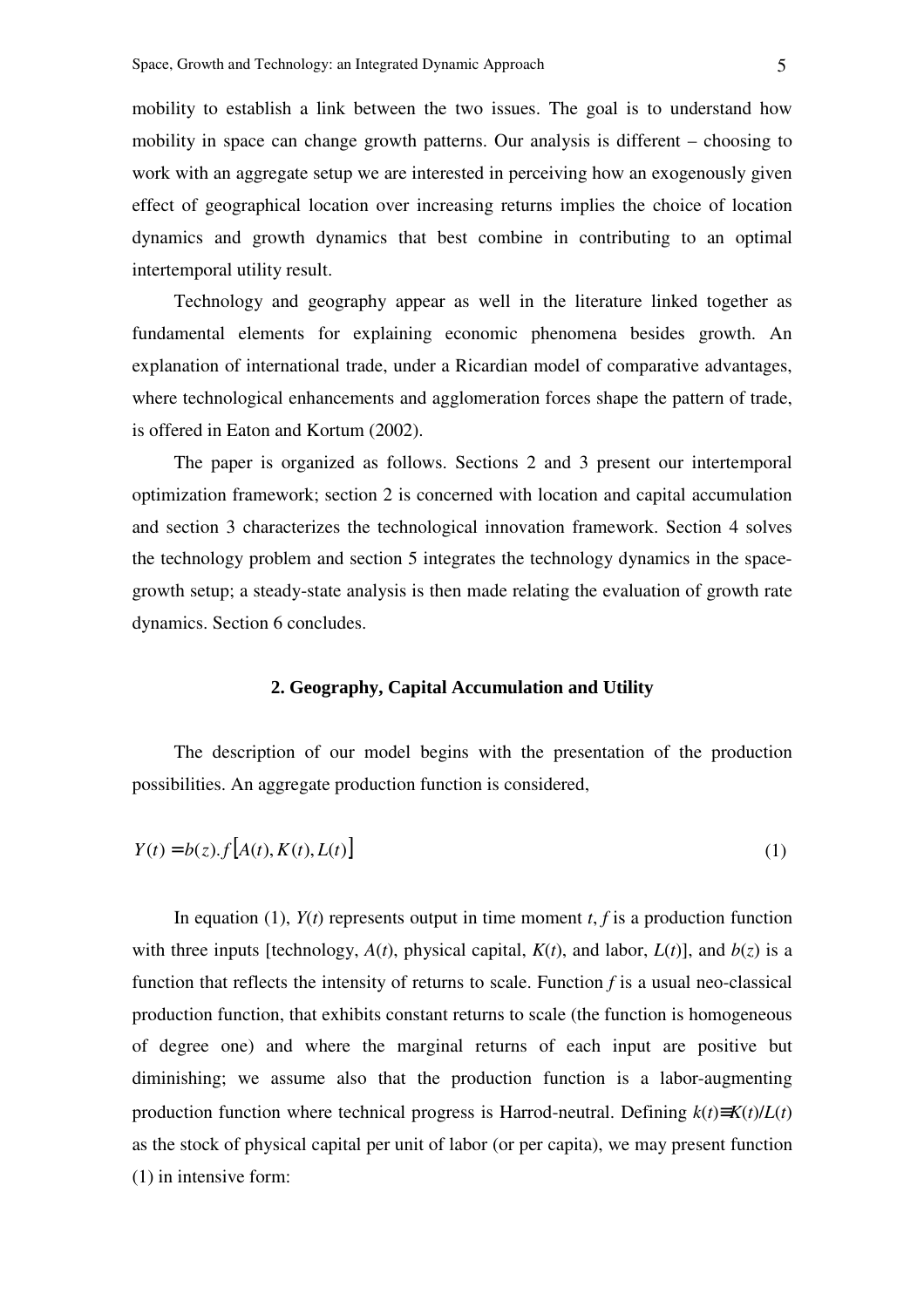$$
y(t) = b(z).f[A(t),k(t)]
$$
\n(2)

with *y*(*t*) defining output per capita.

As stated,  $b(z)$  translates the eventual existence of increasing returns to scale and, thus, it will be connected with the geographical distribution of economic activity through the physical space. Variable  $z$  is a measure of production concentration in space; we assume  $z=0$  if there is no concentration, that is if economic activity distributes the most evenly possible through geographical space and  $z \rightarrow +\infty$  means that economic activity tends to be fully concentrated in only one location of the multiple location sites that exist in the economy. With this definition of *z*,  $b(z)$  will be an increasing concave function that obeys to  $b(0)=1$  and  $\lim b(z) = B > 1$ . Explaining →+∞ *z* these limiting values is easy: when there is no concentration of economic activity,  $z=0$ , no increasing returns to scale can be enjoyed and thus production is a mere result of the combination of production inputs, while the higher the value of the concentration variable the higher will be the increasing returns effect, which allows to produce more with the same amounts of capital and technology available in the economy. The imposition of a finite limit for  $b(z)$  simply means that even when production is fully concentrated in one location, there will be a finite value of production, that nevertheless is higher than any other output outcome generated by any other formula of distribution of the production process through space.

Hence, our first important assumption is that increasing returns contribute to a higher efficiency of the production inputs, and increasing returns are the direct result of concentrating economic activity.

Thus far, concentration has obvious advantages; it allows to capture scale economies. Although we have in  $b(z)$  a centripetal force, centrifugal forces that push in the opposite direction must also be considered. This second set of forces is associated with transaction costs. Assuming that consumers are uniformly distributed in geographical space, the distribution of the productive activity in space eliminates transaction costs, that is, there is no need for regional trade to occur and thus setting  $z=0$ benefits the consumers. If there is some concentration of economic activities, there is the need for trade between locations. The trade erodes the value of the goods as in the iceberg effect of Samuelson (1971). This erosion in the value of the goods implies a reduction of the utility of consumption dictated by the higher costs in the acquisition of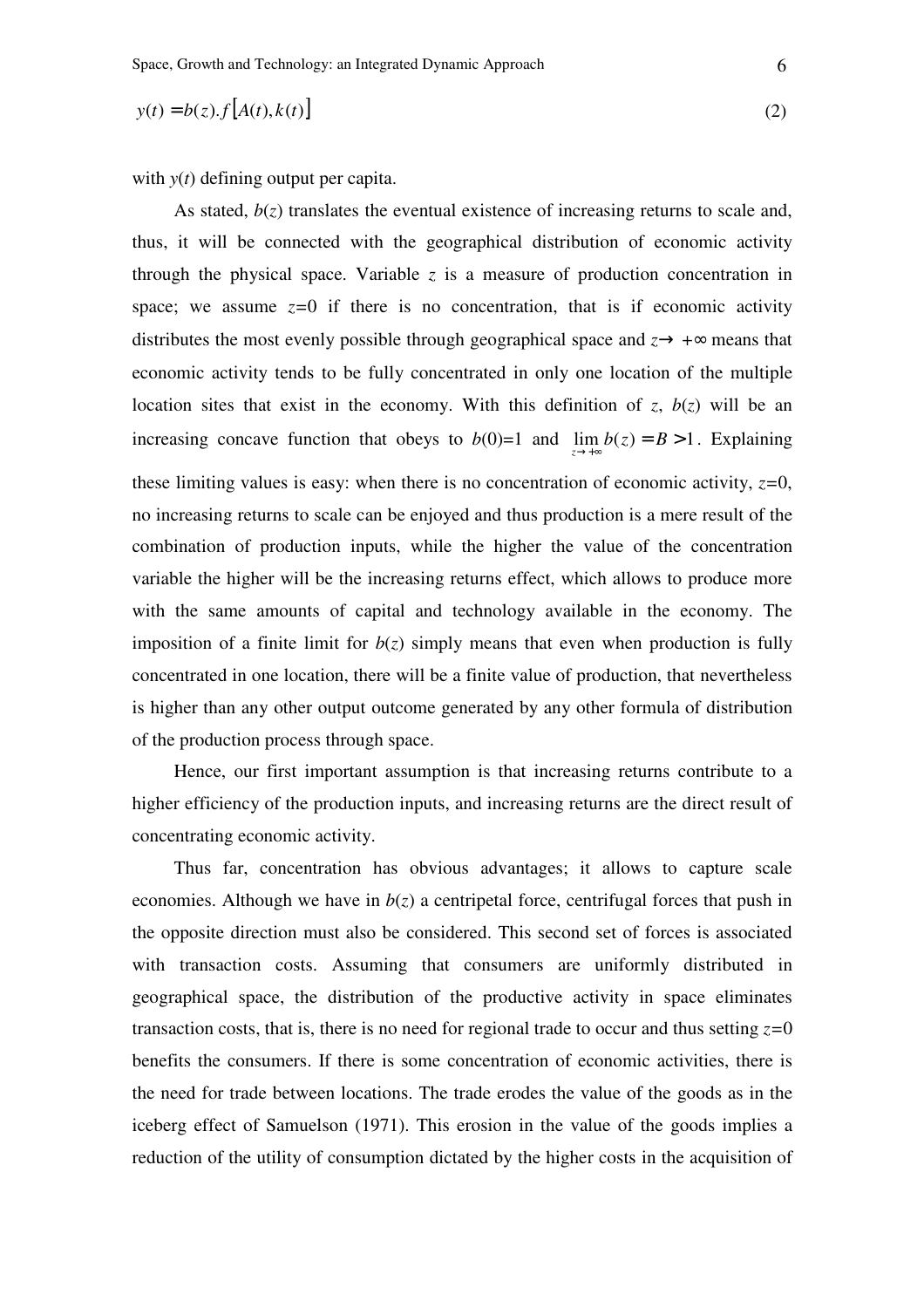the good. Transaction costs act in this way as a centrifugal force that collides with the centripetal force of scale economies.

We define the following utility function,

$$
U(t) = g(z)u[c(t)]
$$
\n(3)

In expression (3),  $c(t)$  corresponds to per capita consumption and  $g(z)$  is a location function such that  $g' < 0$ ,  $g'' > 0$ ,  $g(0)=1$  and  $\lim_{z \to +\infty} g(z) = G < 1$ .<sup>1</sup> Thus, the thicker the concentration of economic activity, the lower will be the overall utility withdrawn from consumption. The utility function  $u(.)$  has the usual properties of continuity and smoothness, being strictly increasing and concave.

Agglomeration and dispersion forces are simultaneously present in our model. Functions  $b(z)$  and  $g(z)$  imply an important trade-off in the economic system, and this is the first of three trade-offs that this paper deals with.

Trade-off number 1: increasing returns to scale and transaction costs conflict – if production concentrates geographically in order to gain with increasing returns, consumers will be penalized through larger transportation costs; if, on the other hand, production is dispersed in order to attenuate transaction costs, the consumer will loose in terms of generated output available to consume.

Our second trade-off is the trivial relation in growth models between present consumption and future consumption, that is, the trade-off between producing consumption goods and producing capital goods. This relation can be presented through a conventional capital accumulation dynamic equation, that we write in per capita values,

$$
\dot{k}(t) = b(z) \cdot f[A(t), k(t)] - c(t) - (n + \delta) \cdot k(t), \ k(0) = k_0 \text{ given.}
$$
\n(4)

with  $k(t) = dK(t)/dt$ , *n* a positive and constant growth rate for labor / population, and δ*>*0 a capital depreciation rate. Our second trade-off is the one implicit in (4),

 1 Note that we have to guarantee also that *G>*0 to ensure that the utility is always positive. If the concentration of activities is such that transaction costs lead to negative utility, trade will not take place.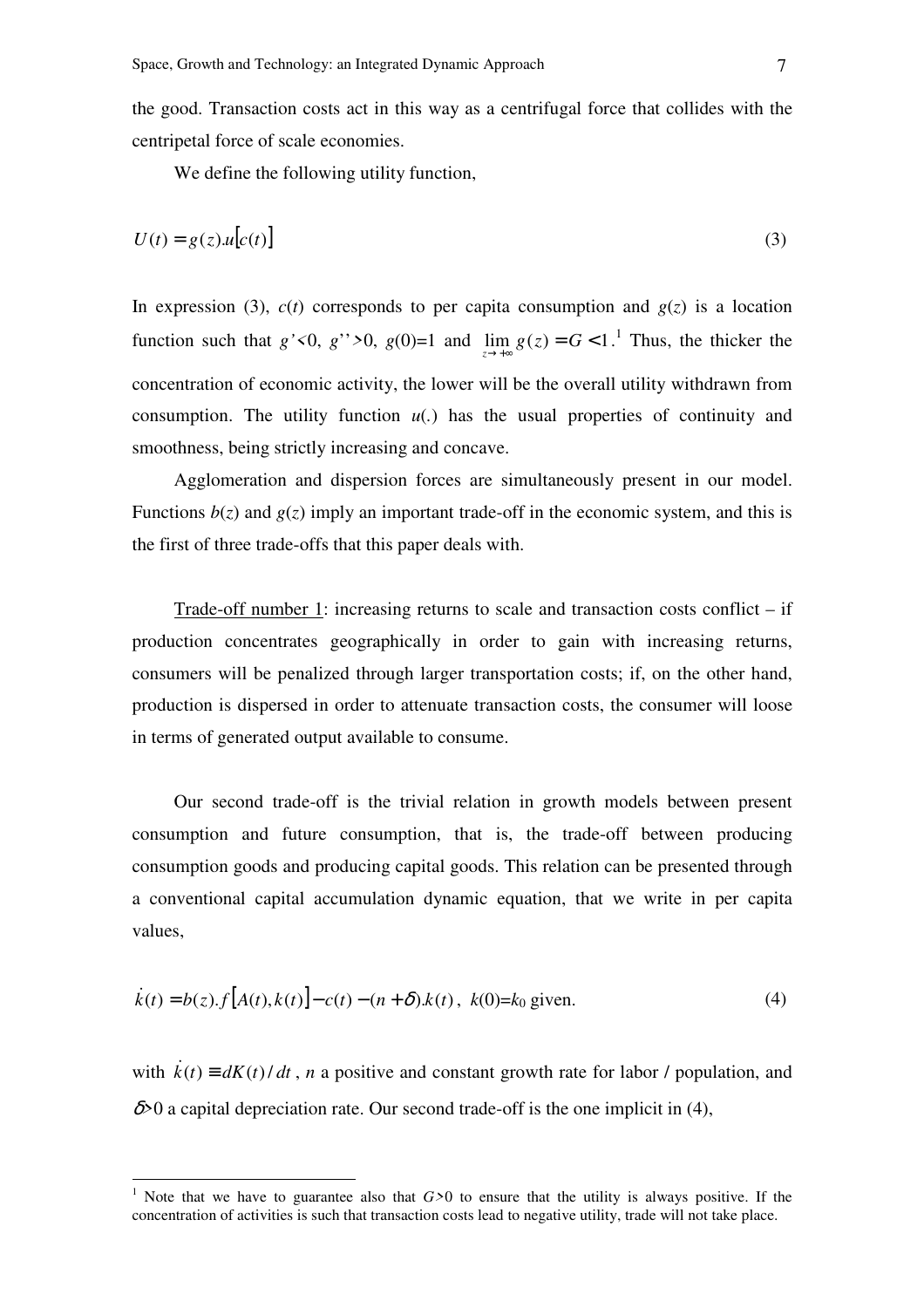Trade-off number 2: there is a conflict between consumption and capital accumulation. In deciding what to produce in each time moment, the economy has to ask how much it is ready to sacrifice in terms of present consumption in order to guarantee the fulfilment of future consumption needs.

The economic structure that was set forth allows to state our first optimization problem: this is an intertemporal optimal control problem, where a representative household maximizes consumption utility given the resource constraint (4). This is a growth problem, where location concerns are present. Capital is a state variable, while  $c(t)$  and  $z(t)$  are control variables – the representative agent chooses not only the time trajectory of consumption in order to maximize intertemporal utility, but also the degree of concentration of economic activities in order to attain the same goal.

The maximization problem is  $Max_{c(t), z(t)} \int_0^{+\infty} g(z) u[c(t)] e^{-(\rho-z)}$  $\boldsymbol{0}$  $(\rho - n).$  $\iint_{c(t),z(t)} \int_{0}^{\infty} g(z)u[c(t)]e^{-(\rho-n)t} dt$  $\rho_{n}^{(n)}(t)$  subject to (4).<sup>2</sup>

#### **3. Technology Choices**

To model technology choices we consider a central planner who has to decide how to allocate resources to innovative activities.<sup>3</sup> Following Nelson and Phelps (1966), we distinguish between two types of technology: a theoretical level or a technology possibilities frontier, which we designate by  $T(t)$ , and a level of ready-to-use technology, that corresponds to the technology index present in production functions (1) and (2), *A*(*t*). Given the basic science and the applied science indexes, the representative agent goal is the following: to achieve the highest possible values for variables  $\tau(t) \equiv T(t)/T(t) - a(.)$  and  $\phi(t) \equiv A(t)/T(t)$ . The first is the controllable part of the rate of technological progress and the second a measure of the gap between applied and basic technology.

We assume that the science frontier is, in part, controllable, that is, the representative agent can choose an allocation of resources that influences such frontier; the factors that cannot be controlled in the way technological progress happens are included in exogenous variable *a*(.).

 $\overline{a}$ 

<sup>&</sup>lt;sup>2</sup> We consider an infinite horizon problem, where future per capita utility is discounted at a rate  $\rho$ -n>0.

<sup>&</sup>lt;sup>3</sup> Of course, not all research is public research. Nevertheless, the government has an important role in the economy concerning how technological resources are allocated. It is by having this role in mind that we develop the model in this section.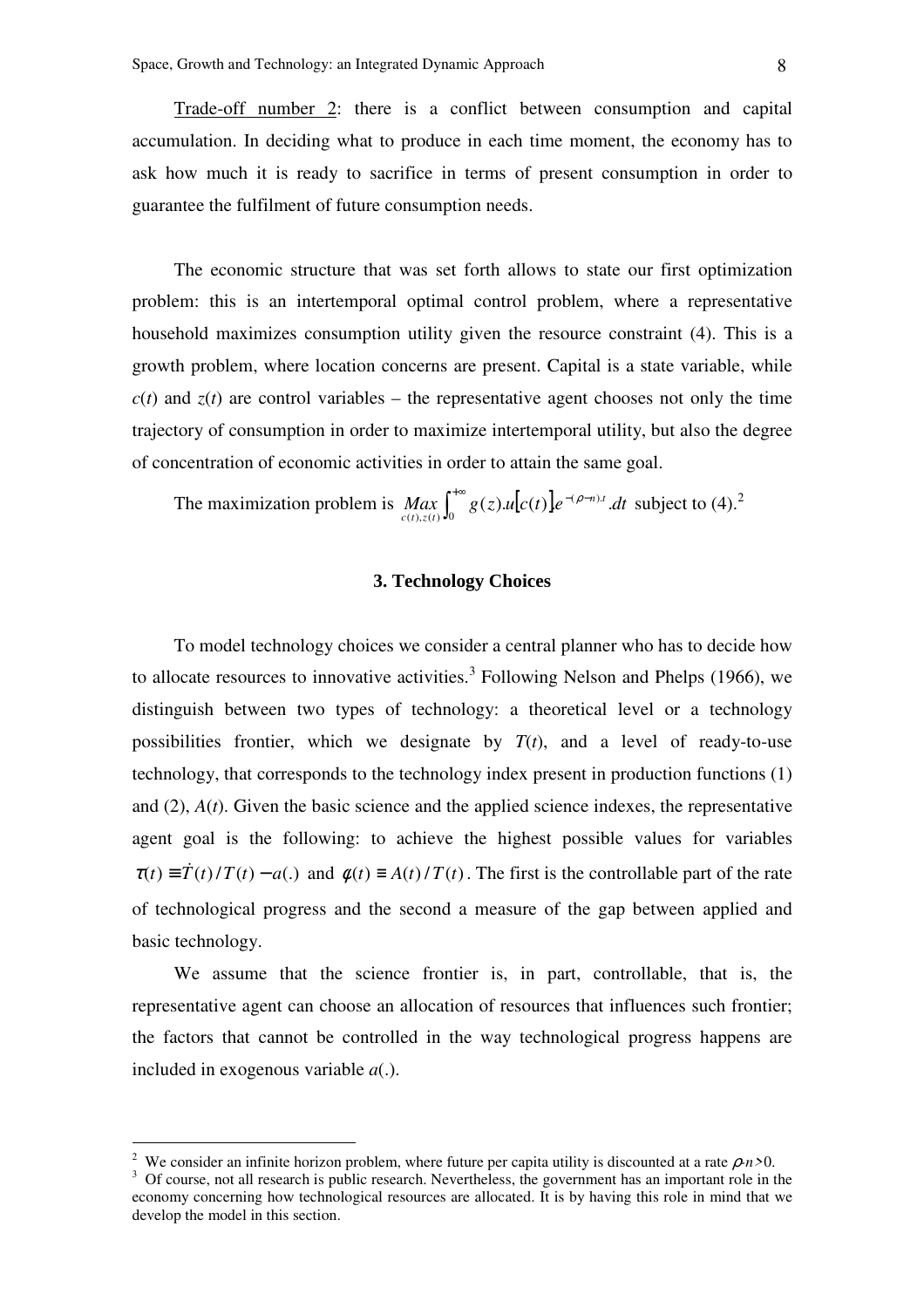Given the representative agent goal, we define an objective function  $v[\phi(t), \pi(t)]$ with the following properties:  $\nu$  is continuous, concave and smooth (infinitely many times continuously differentiable), the function is also homogeneous of degree one and the intertemporal elasticities of substitution are  $v_{\phi}$ .  $\frac{\phi(t)}{v} = \theta$  $v_{\phi}$ .  $\frac{\phi(t)}{\phi(t)} = \theta$  and  $v_{\tau}$ .  $\frac{\tau(t)}{\phi(t)} = \mu$ *v*  $v_r \cdot \frac{\tau(t)}{\tau} = \mu$ , with  $\theta$ ,  $\mu$  $\in (0,1)$ . Objective function (5) obeys the stated properties.

$$
v[\phi(t), \tau(t)] = \phi(t)^{\theta} \cdot \tau(t)^{\mu}
$$
\n(5)

Next, we have to find which are the constraints to which the optimization of the objective function is subject to. A first condition relates to the time evolution of the technology frontier; this comes just from rewriting the previous definition of the controllable rate of growth,

$$
\dot{T}(t) = [a(.) + \tau(t)]T(t), T(0) = T_0
$$
 given\n
$$
(6)
$$

A second constraint establishes a link between basic and applied science, and takes the form,

$$
\dot{A}(t) = h(.) \left[ T(t) - A(t) \right], h(.) > 0, A(0) = A_0 \text{ given} \tag{7}
$$

Equation (7) translates the notion of a convergence process: the lower the level of technology ready to use relatively to the benchmark level, the faster will grow the first. The time evolution of *A*(*t*) depends on the proposed gap and on a series of other variables which are included in the exogenous variable *h*(.).

Recovering the definition of  $\phi(t)$  as the technology ratio, dynamic rules (6) and (7) give place to our technology model state constraint,

$$
\dot{\phi}(t) = h(.)\left[1 - \phi(t)\right] - \left[a(.) + \tau(t)\right]\phi(t), \ \phi(0) = A_0 \, T_0 \tag{8}
$$

The proposed technology setup has an implicit third trade-off,

Trade-off number 3: Since technological resources are limited, the promotion of a higher technological frontier is an objective that conflicts with the incentive for a higher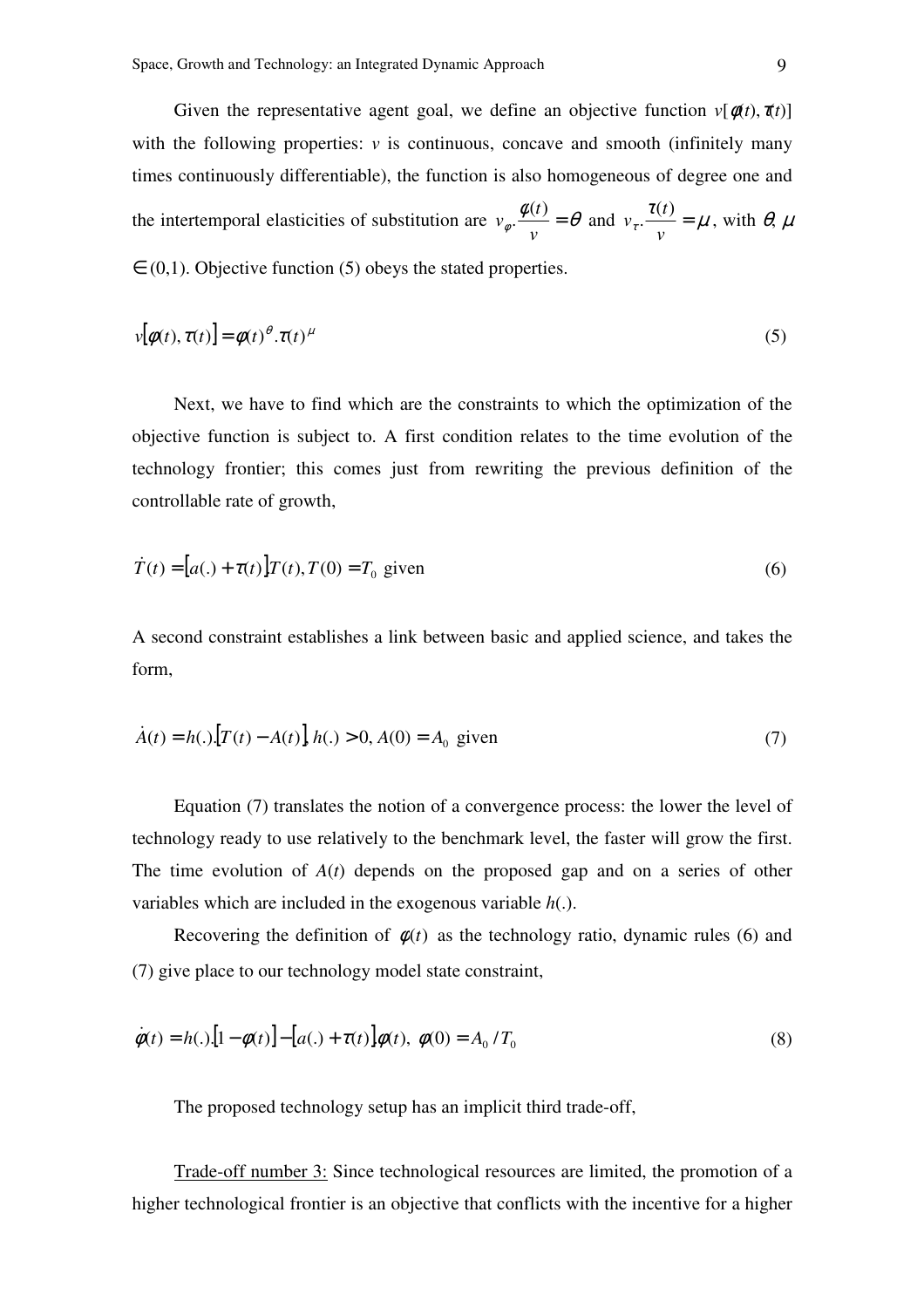rate of application of existing technology to productive uses. The society must choose: to apply more knowledge directly to produce final goods, loosing in this way in terms of technology growth rate or, on the other hand, stimulate the expansion of the technology frontier neglecting in this way the adaptation of existent knowledge to productive tasks.

The technology choices debate leads us to the second intertemporal maximization problem,  $Max_{\tau(t)} \int_0^{+\infty} v[\phi(t), \tau(t)] e^{-\tau}$ 0  $(T).$  $\lim_{\tau(t)} \int_0^\infty v[\phi(t),\tau(t)]e^{-\rho(T).t}dt$ ρ  $\left\{ \begin{array}{ll} d\alpha x \\ \tau(t) \end{array} \right\}$   $\left[ \begin{array}{ll} \psi(\phi(t), \tau(t)) e^{-\rho(T)t} \cdot dt \end{array} \right]$  subject to (8).

Note that, in this second problem, we continue to consider an infinite horizon and a discount rate  $\rho(T)$ >0, that does not have to be equal to the one in the problem concerning consumption utility. The present problem has only two endogenous variables, the control variable  $\pi(t)$  and the state variable  $\phi(t)$ . These two variables synthesize the economic concerns about technology: to accelerate the pace of theoretical innovation and to reduce the gap between what is possible and what is effectively available.

Sections 2 and 3 have developed two independent optimal control problems. The first adds location concerns to a standard growth model and the second equates technology options. The link between the two is the technology variable  $A(t)$ , which is an input in the production of physical goods. In the next two sections, we study the models' dynamics. We begin by solving the technology problem, finding steady state values and discussing some features about transitional dynamics. The results of the technology model will allow then to find steady state and dynamics properties of the consumption-capital-location model; in particular, we search for results about the agglomeration level of economic activity that is optimal from the point of view of utility maximization, given the optimal rate of technological progress.

#### **4. Technology Dynamics**

In this and in the next section, we present a set of propositions relating to the technology model and to the location-growth problem. These propositions concern steady state results and transitional dynamics relations.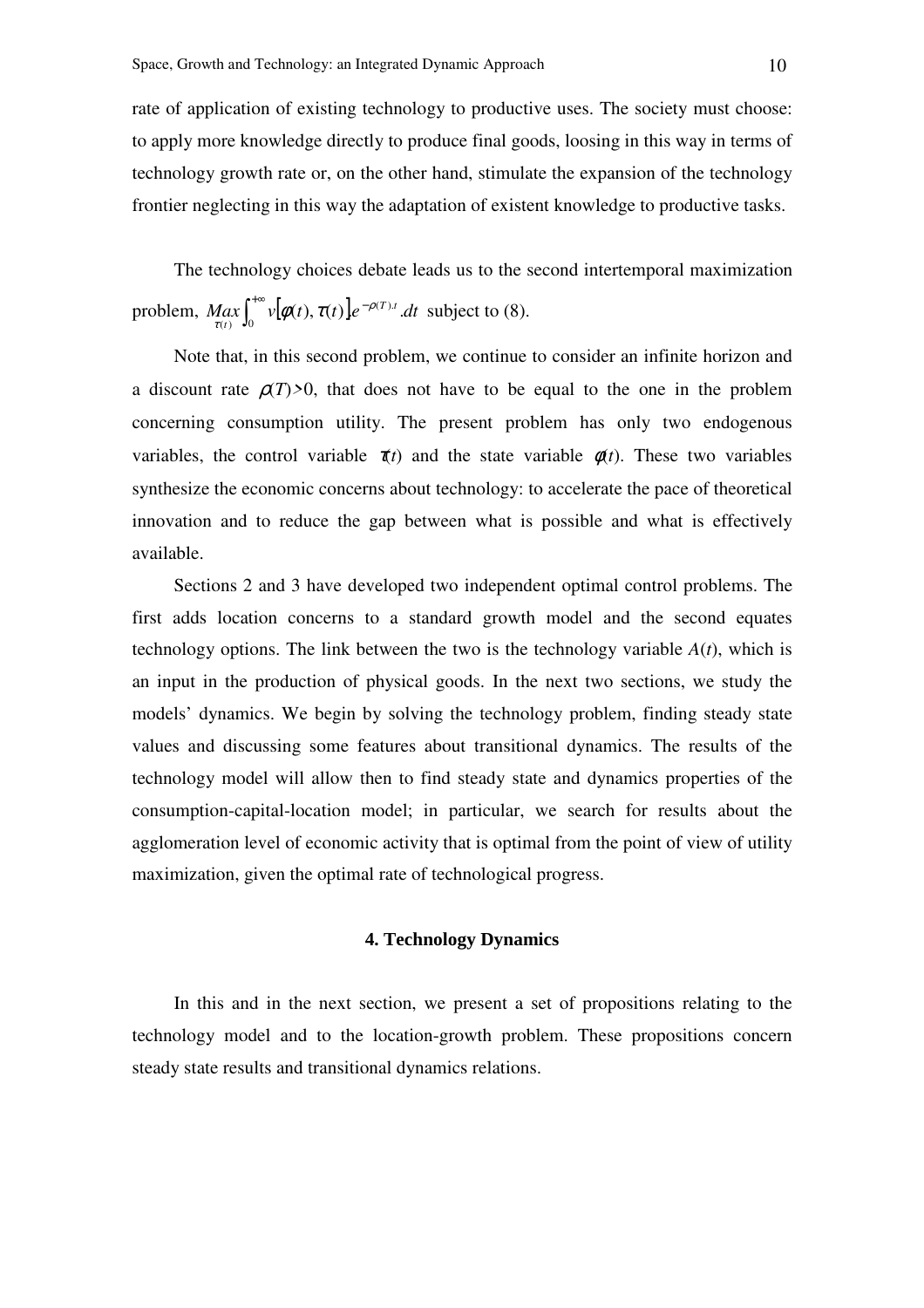**Proposition 1.** In the long run, the state constraint  $\tau(t) = h(.) \frac{1 - \psi(t)}{1 - \psi(t)} - a(.)$  $(t)$  $(t) = h(.) \cdot \frac{1 - \phi(t)}{t} - a$ *t*  $t = h(.) \cdot \frac{1 - \phi(t)}{t}$ φ  $\tau(t) = h(.) \cdot \frac{1-\phi}{t}$ 

intersects the indifference curve 
$$
\tau(t) = \frac{\mu}{\theta} \left( \frac{\theta - \mu}{\theta} \right)^{\frac{\theta - \mu}{\mu}} \cdot \frac{\rho(T) + h(.) + a(.)}{\left[ \frac{\mu}{\theta} \cdot \rho(T) + h(.) + a(.) \right]^{\frac{\theta}{\mu}} \left[ \frac{h(.)}{\phi(t)} \right]^{\frac{\theta}{\mu}}
$$

in the unique steady state point  $\{\overline{\phi}, \overline{\tau}\} = \left\{\frac{(\theta - \mu).h(.)}{\mu.\rho(T) + \theta.[h(.) + a(.)]}, \frac{\mu}{\theta - \mu}.[\rho(T) + h(.) + a(.)]\right\}$  $\left\vert \right\rangle$  $\mathcal{L}$  $\overline{\mathcal{L}}$ ∤  $\int$  $+ h(.) +$  $+ \theta$ .[h(.) + a(.)]'  $\theta$  –  $=\frac{\theta-\mu}{\sqrt{T}}\cdot\frac{(\theta-\mu)h(.)}{\sqrt{T}}\cdot\frac{\mu}{\rho(T)}\cdot\left[\rho(T)+h(.)+a(.)\right]$  $\mathcal{P}(T) + \theta$ [h(.) + a(.)  $\{\bar{\tau}\} = \left\{ \frac{(\theta - \mu) \cdot h(.)}{\sqrt{2\pi} \cdot \sigma_1^2 \cdot \sigma_2^2} \cdot \frac{\mu}{\sigma_2^2} \cdot \left[ \rho(T) + h(.) + a \right] \right\}$  $T$   $+$   $\theta$ *l* $h$ (*,*)  $+$  *a*  $\frac{h(.)}{(.)+a(.)}$ ,  $\frac{\mu}{\theta-\mu}$ . [ $\rho$  $\mu$  $\mu.\rho(T)+\theta$  $\left\{\overline{\phi}, \overline{\tau}\right\} = \left\{\frac{(\theta - \mu) h(.)}{\sqrt{m} \sqrt{h} \left[\left(\frac{\mu}{\phi}\right) + h(.) + a(.)\right]} \right\}.$ 

**Proof:** The proposition reveals the existence of a unique steady state point concerning the optimal technology problem. The steady state corresponds to the point where the time derivative of the share variable equals zero:  $\dot{\phi}(t) = 0$ . In this point, the state constraint is the one in the proposition and, therefore, in the steady state, the optimal control problem reduces to a static optimization problem, where the maximization of *v* is subject to the referred state constraint.

Solving the static long run maximization problem, we get a second steady state relation between  $\tau(t)$  and  $\phi(t)$ :  $\tau(t) = \frac{\rho(T) + h(.) + a(.)}{\rho(T) + (\theta/\mu)[h(.) + a(.)]} \cdot \frac{h(.)}{\phi(t)}$  $(T) + (\theta / \mu).[h(.) + a(.)$  $(t) = \frac{\rho(T) + h(.) + a(.)}{\sqrt{T} + h(.) + a(.)}$ *t h*  $T$   $)+$   $(\theta/\mu)$   $[h(.) + a$  $f$  =  $\frac{\rho(T) + h(.) + a}{\sqrt{T}}$  $\rho(T)$  +  $(\theta/\mu)$ .[h(.) + a(.)]  $\phi$  $\tau(t) = \frac{\rho(T) + h(.) + a(.)}{\rho(T) + (\theta/\mu)\left[h(.) + h'\right]}$  $=\frac{\rho(T)+h(.)+a(.)}{\sqrt{m_1^2+(a_1^2+a_2^2)}\cdot\frac{h(.)}{h(.)}}$ . The two relations between the endogenous variables of the technology model form a system from which we withdraw the two steady state values in the proposition.

Replacing the variables in objective function (5) by the computed steady state values, one obtains the following expression for 
$$
v
$$
:  
\n
$$
v^* = \overline{\phi}^{\phi} \cdot \overline{\tau}^{\mu} = \frac{(\theta - \mu)^{\theta - \mu} \cdot \mu^{\mu} \cdot h(.)^{\theta} \cdot [\rho(T) + h(.) + a(.)]^{\mu}}{[\mu \cdot \rho(T) + \theta \cdot (h(.) + a(.))]^{\theta}}
$$
. The indifference curve that

includes the steady state point is then given by  $\phi(t)^\theta \cdot \tau(t)^\mu = v^*$ . Rearranging, we get the indifference curve in the form given in the proposition

Relatively to the steady state point note that it has to obey to the condition  $\overline{\phi} \in (0,1)$ . For such, we just have to impose hereafter the inequality  $\theta > \mu$ . Note also that, given the state constraint, variables  $A(t)$  and  $T(t)$  have to grow in the long run solution at exactly the same rate, which is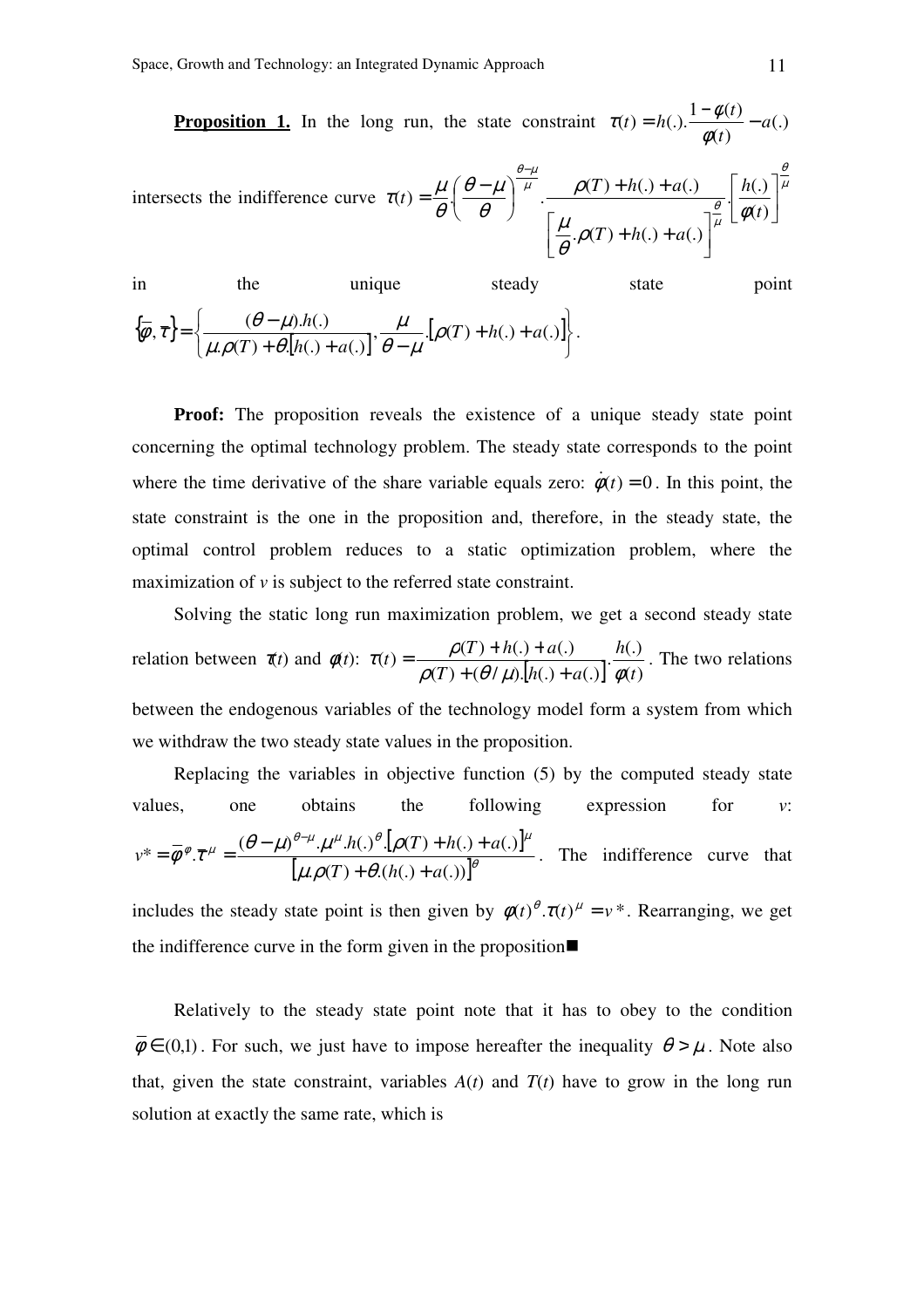Space, Growth and Technology: an Integrated Dynamic Approach 12

$$
a(.) + \overline{\tau} = \frac{\mu}{\theta - \mu} [\rho(T) + h(.)] + \frac{\theta}{\theta - \mu} . a(.)
$$
\n(9)

We proceed to the characterization of transitional dynamics through the presentation of proposition 2.

**Proposition 2.** Given the condition  $0 < \mu < \theta < 1$ , the technology choice model exhibits saddle-path stability and the stable trajectory is negatively sloped,

$$
\tau(t) - \overline{\tau} = -\zeta \cdot (\phi(t) - \overline{\phi}), \text{ with } \zeta = \frac{\frac{1-\theta}{1-\mu} \cdot \frac{h(.)}{\overline{\phi}^2} \cdot \overline{\tau}}{\frac{\theta}{\mu} \cdot \overline{\tau} - \lambda_1} \text{ and where } \lambda_1 < 0 \text{ is the negative}
$$

eigenvalue of the Jacobean matrix that is derived from the linearization of the Hamiltonian system associated with the technology dynamic problem.

**Proof:** Using the tools of optimal control analysis, we present a Hamiltonian function, where  $p(t)$  is a co-state variable associated to  $\phi(t)$ ,

$$
\mathbf{X}[\phi(t),\tau(t),p(t)]=\mathbf{v}[\phi(t),\tau(t)]+p(t)\cdot\{h(.)\left[1-\phi(t)\right]-\left[a(.)+\tau(t)\right]\phi(t)\}\tag{10}
$$

The first order optimality conditions are

$$
\mathbf{X}_{\tau} = 0 \Longrightarrow \mathbf{v}_{\tau} = p(t)\cdot\phi(t) \tag{11}
$$

and

$$
\mathbf{X}_{\phi} = \rho(T).p(t) - \dot{p}(t) \Rightarrow \dot{p}(t) = [\rho(T) + h(.) + a(.) + \tau(t)]p(t) - v_{\phi}
$$
\n(12)

The transversality condition  $\lim p(t) \cdot e^{-\rho(T)t} \cdot \phi(t) = 0$  $\lim_{t\to+\infty} p(t) \cdot e^{-\rho(T) \cdot t} \cdot \phi(t)$  $\lim_{t \to +\infty} p(t) e^{-\rho(T)t} \cdot \phi(t) = 0$  also applies. Rearranging (12), given (11), one obtains the growth rate of the co-state variable,

$$
\dot{p}(t) / p(t) = \rho(T) + h(.) + a(.) - \frac{\theta - \mu}{\mu} \tau(t)
$$
\n(13)

From the previous conditions we derive the equation of motion of the controllable innovation rate: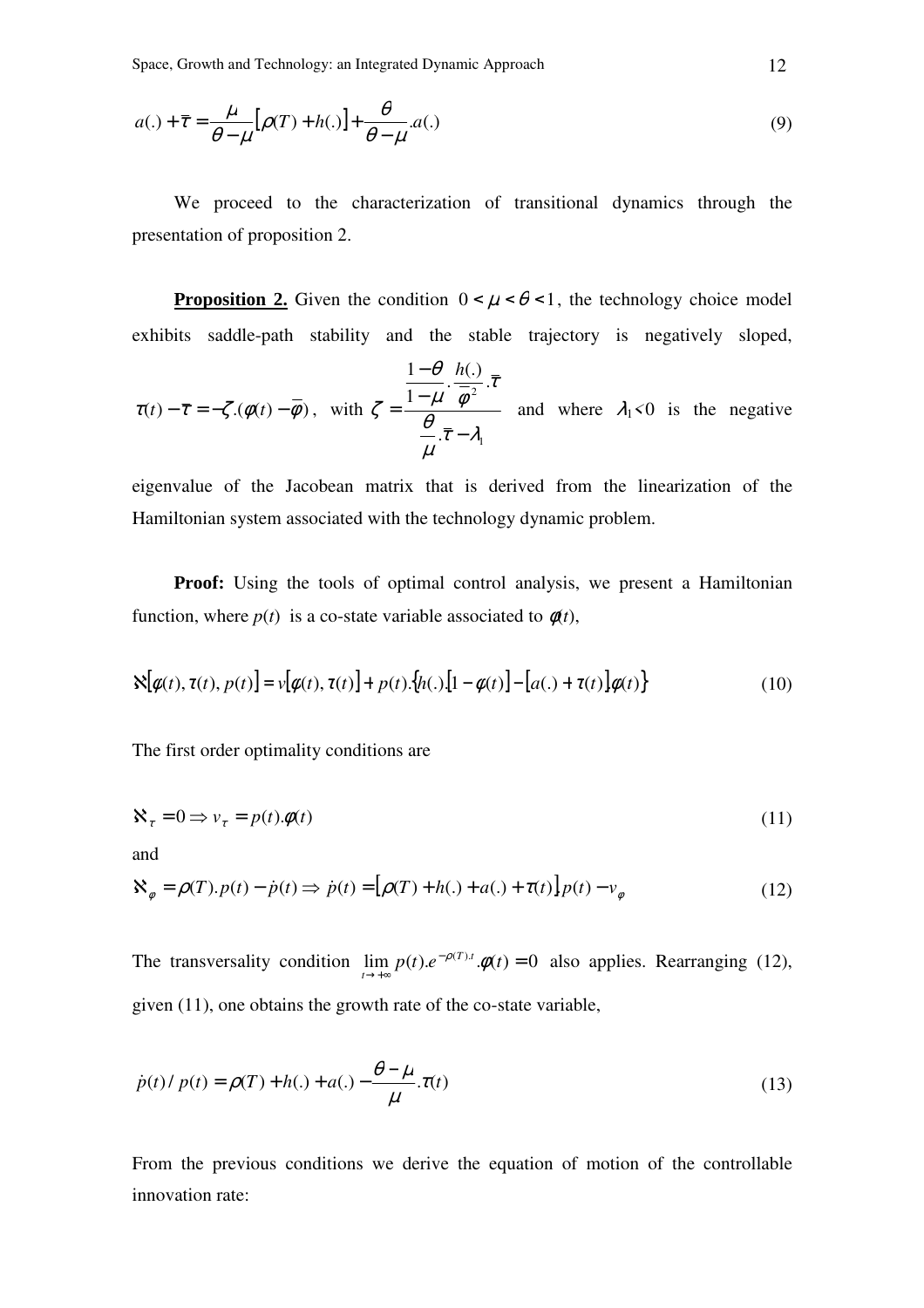$$
\dot{\tau}(t) = \left\{ \frac{\theta}{\mu} . \tau(t) - \frac{1-\theta}{1-\mu} . \frac{h(.)}{\phi(t)} - \frac{\theta}{1-\mu} . [h(.) + a(.)] - \frac{\rho(T)}{1-\mu} \right\} . \tau(t)
$$
\n(14)

Solving the system  $\left[\dot{\phi}(t) \dot{\tau}(t)\right]' = 0$ , we arrive to the same steady state result as in proposition 1. The motion properties of the system in the steady state vicinity are analyzed through the linearization of the model in the steady state neighbourhood. The

linearized system is: 
$$
\begin{bmatrix} \dot{\phi}(t) \\ \dot{\tau}(t) \end{bmatrix} = J \begin{bmatrix} \phi(t) - \overline{\phi} \\ \tau(t) - \overline{\tau} \end{bmatrix}
$$
 with

 $\overline{\phantom{a}}$  $\overline{\phantom{a}}$  $\overline{\phantom{a}}$  $\overline{\phantom{a}}$  $\rfloor$ 1  $\mathsf{L}$  $\mathbf{r}$  $\mathbf{r}$  $\mathbf{r}$ L Г − −  $-\frac{n(y)}{T}$  – =  $\overline{\phantom{a}}$  $\overline{\phantom{a}}$  $\overline{\phantom{a}}$  $\overline{\phantom{a}}$  $\rfloor$ 1  $\mathbf{r}$  $\mathbf{r}$  $\mathbf{r}$ L L Г ∂ ∂ ∂ ∂ ∂ ∂ ∂ ∂ = τ  $\mu$ θ  $\mu$   $\phi$ θ φ φ τ τ φ τ τ φ φ φ  $\phi$  ,  $\bar{\tau}$  $\cdot \frac{h(.)}{\cdot} \quad \frac{\theta}{\cdot}$ . 1 1 (.)  $(t)$  $(t)$  $(t)$  $(t)$  $(t)$  $(t)$  $(t)$  $(t)$ 2  $(\phi,\overline{\tau})$ *h h t t t t t t t t*  $J = \begin{bmatrix} \frac{\partial \varphi(t)}{\partial \dot{\tau}(t)} & \frac{\partial t}{\partial \dot{\tau}} \end{bmatrix}$  $\dot{\phi}(t)$   $\partial \dot{\phi}$ . Matrix *J* has two eigenvalues, which are

$$
\{\lambda_1, \lambda_2\} = \left\{\frac{\rho(T)}{2} - \sqrt{\left(\frac{\rho(T)}{2}\right)^2 - |J|}, \frac{\rho(T)}{2} + \sqrt{\left(\frac{\rho(T)}{2}\right)^2 - |J|}\right\},\qquad \text{with}
$$

 $\cdot \frac{h(.)}{\overline{t}}$ . $\overline{\tau}$  < 0  $(1 - \mu)$  $\lt$ −  $=-\frac{\theta-\mu}{\sqrt{1-\frac{1}{2}}}\cdot\frac{h(.)}{\sqrt{1-\frac{1}{2}}}\cdot\frac{\pi}{\sqrt{1-\frac{1}{2}}}\cdot\frac{h(.)}{\sqrt{1-\frac{1}{2}}}\cdot\frac{\pi}{\sqrt{1-\frac{1}{2}}}\cdot\frac{h(.)}{\sqrt{1-\frac{1}{2}}}\cdot\frac{\pi}{\sqrt{1-\frac{1}{2}}}\cdot\frac{h(.)}{\sqrt{1-\frac{1}{2}}}\cdot\frac{\pi}{\sqrt{1-\frac{1}{2}}}\cdot\frac{h(.)}{\sqrt{1-\frac{1}{2}}}\cdot\frac{\pi}{\sqrt{1-\frac{1}{2}}}\cdot\frac{h(.)}{\sqrt{1-\frac{1$  $\mu$ . $(1-\mu)$   $\phi$  $J = -\frac{\theta - \mu}{\sigma} \cdot \frac{h(.)}{\overline{T}}$ .  $\overline{\tau}$  < 0 the determinant of the Jacobean matrix. It is straightforward to verify that  $\lambda_1 < 0$  and  $\lambda_2 > 0$  both real. Then, we confirm the saddle-path stability result.

With a saddle-path stable equilibrium, the stable arm underlying the system dynamics is found through the computation of the eigenvector associated to the negative eigenvalue of *J*. This eigenvector is *P=*[1 -ζ]'. Given that the second line of matrix *J* respects to the control variable the same is true for vector *P*. Hence, we can identify the second element of vector  $P$  as being the slope of the stable path

Note the economic interpretation of the accomplished result: saddle path stability implies that, once on the negatively sloped stable trajectory, the variables evolve to the steady state following opposite directions - an increasing growth rate for technology implies a slower technology gap straightening and vice-versa, as the system adjusts to the long run locus.

With propositions 1 and 2 we have clarified how technology choices can be equated in a scenario where resources may be used to promote the expansion of the technology frontier or, alternatively, to stimulate the productive use of already available knowledge. We have found that optimal long run values for the technology gap and for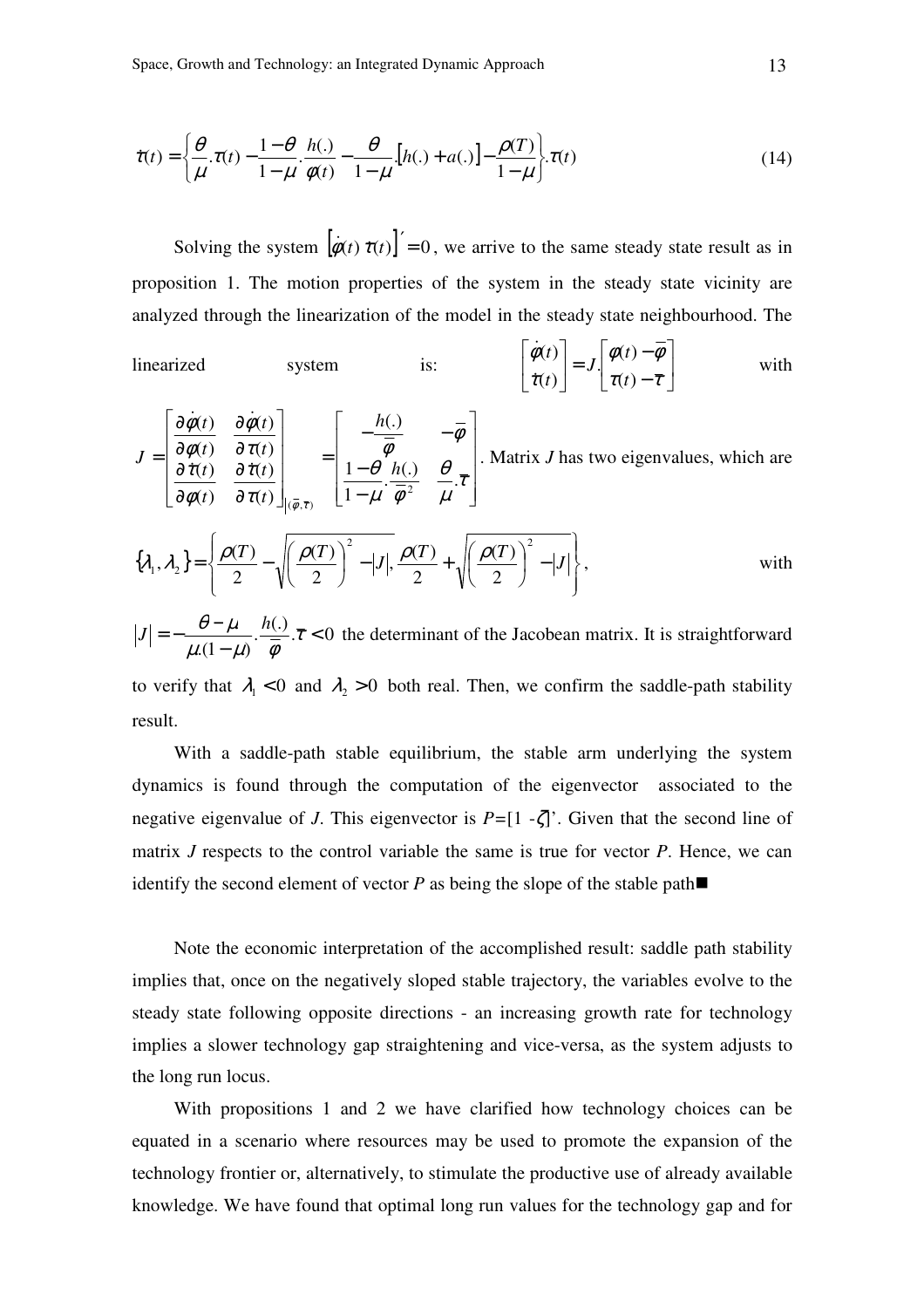the technology growth rate can be quantified; we have also verified that both technology aggregates grow, in the steady state, at a same rate, what is a simple corollary of a constant long run technology gap; and finally, a stable trajectory characterizes a convergence process to the steady state where an increasing level of applied technology (relatively to basic knowledge) can only be attained if simultaneously one observes a decreasing rate of growth of technology generation.

## **5. Location and Growth Dynamics**

The technology problem is linked to the space-growth setup of section 2 through the applied technology variable, *A*(*t*), which is an argument of the aggregate production function. To derive steady state results and dynamic relations from the space-growth maximization problem, we define for functions  $f[A(t), k(t)]$ ,  $u[c(t)]$ ,  $b(z)$  and  $g(z)$  explicit functional forms that obey the general properties in section 2. We write the following functions,

$$
f[A(t), k(t)] = A(t)^{1-\alpha}.k(t)^{\alpha}, \ \ 0 < \alpha < 1
$$
\n(15)

$$
u[c(t)] = \frac{\sigma}{1 - \sigma} \left[ 1 - \left( \frac{1}{c(t)} \right)^{(1 - \sigma)/\sigma} \right], \quad 0 < \sigma < 1
$$
 (16)

$$
b(z) = \frac{1 + b \cdot B \cdot z(t)}{1 + b \cdot z(t)}, \quad b > 0
$$
\n(17)

$$
g(z) = \frac{1 + g.S.z(t)}{1 + g.z(t)}, \quad g > 0
$$
\n(18)

In equation (15),  $\alpha$  represents the output-capital elasticity. In (16), parameter  $\sigma$ corresponds to the utility function elasticity of intertemporal substitution. In (17) and (18), *B* and *G* were defined as the values for  $b(z)$  and  $g(z)$  translating a maximum agglomeration degree of economic activities [note that what distinguishes (18) from (17) is that  $B>1$  and  $G<1$ , although they are both positive values]. The other two parameters, *b* and *g*, reveal the intensity of the impact of the activity agglomeration level over increasing returns to scale and over transaction costs, respectively. For a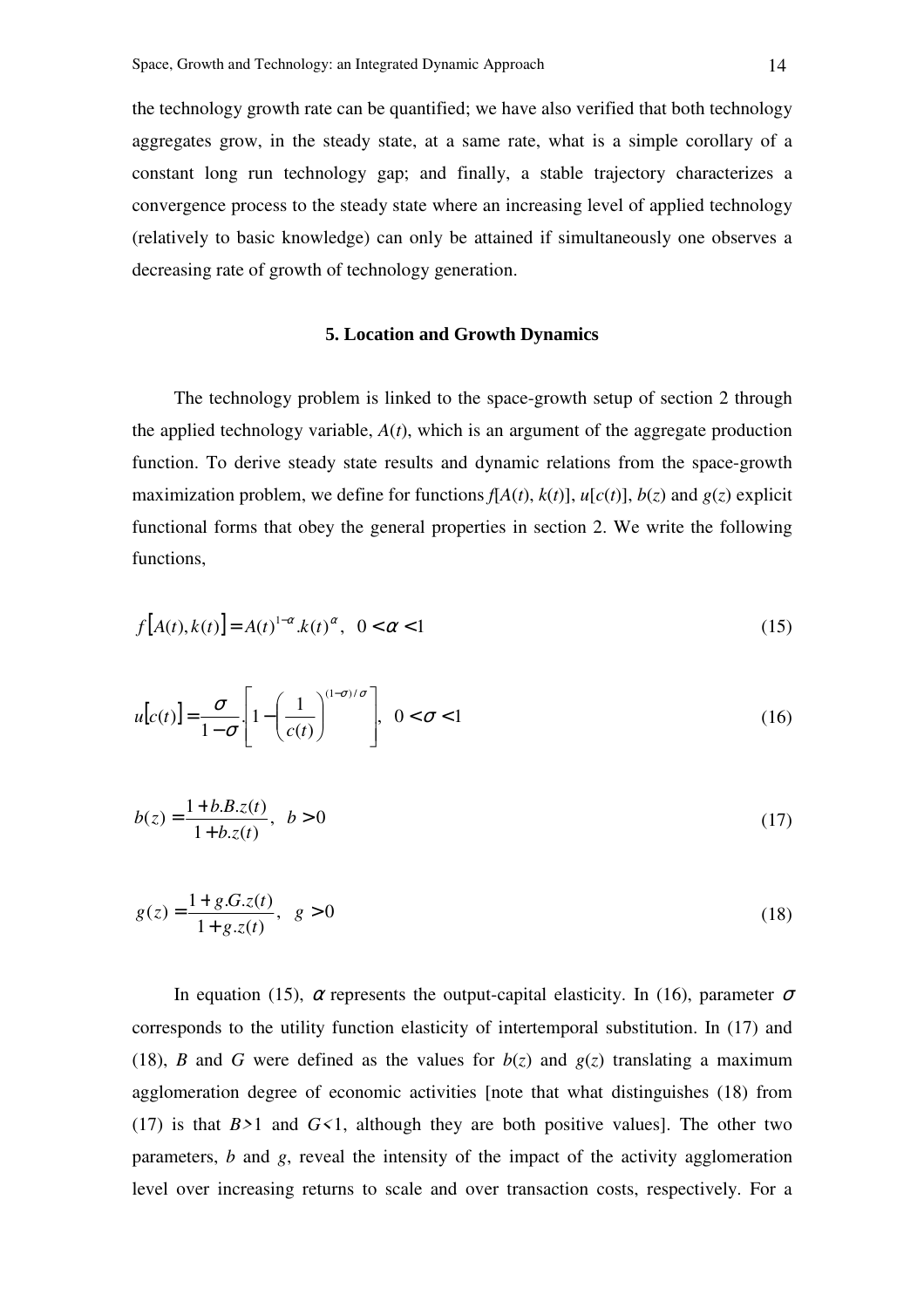given finite  $z(t) > 0$ , the higher the value of *b*, the larger are scale economies, and the higher the value of *g*, the larger will be the transaction costs [the lower will be the value of  $g(z)$ ].

With the assumed functions, proposition 3 can be stated.

**Proposition 3.** In a location-growth model where technology choices assume the form characterized in section 3 and where the assumption that output and physical capital grow at a same steady state rate holds, the steady state implies the following growth rate relation,  $\gamma_k = \gamma_c = \frac{1}{1 - \alpha} \cdot \gamma_{b(z)} + a(.) + \overline{\tau}$ −  $=\gamma_c = \frac{1}{1 - \gamma_{b(z)}} + a(.)$ 1 1  $\chi_k = \gamma_c = \frac{1}{1 - \alpha} \gamma_{b(z)} + a(.) + \overline{\tau}$ , where variables  $\gamma_k$ ,  $\gamma_c$  and  $\gamma_{b(z)}$  are the steady state growth rates of capital per unit of labor, per capita consumption, and increasing returns, respectively.

**Proof:** In proposition 3 we make use of a common steady state property, which is that capital grows at a same rate as output.<sup>4</sup> Under this assumption, one is able to find a capital / consumption long run growth rate that corresponds to the technology growth rate plus a term that indicates that the higher the rate at which activities agglomerate and consequently the scale economies become stronger, the faster capital and consumption will grow. To prove this result, we have to consider production function (2) under functional form (15). Differentiating this function in order to time, one obtains the steady state growth rate relation in (19).

$$
\gamma_{y} = \gamma_{b(z)} + (1 - \alpha) \cdot \gamma_{A} + \alpha \cdot \gamma_{k} \tag{19}
$$

with  $\gamma$  and  $\gamma$ <sup>*A*</sup> respectively the growth rates of per capita output and technology in the steady state. The second of these growth rates is known from the technology choices problem, while the first is said in the proposition to coincide with γ*k*. Having these points in consideration, a simple rearrangement of (19) leads to the long run result concerning capital in the proposition.

To understand that the obtained rate is also the growth rate of per capita consumption, one has to differentiate in order to time equation (4). Since γ*k* is a constant value, the differentiation of the right hand side of the equation must equal zero; computing the requested expression,

 4 See, for instance, the Caballé and Santos (1993, page 1047) definition of steady state for a growth model.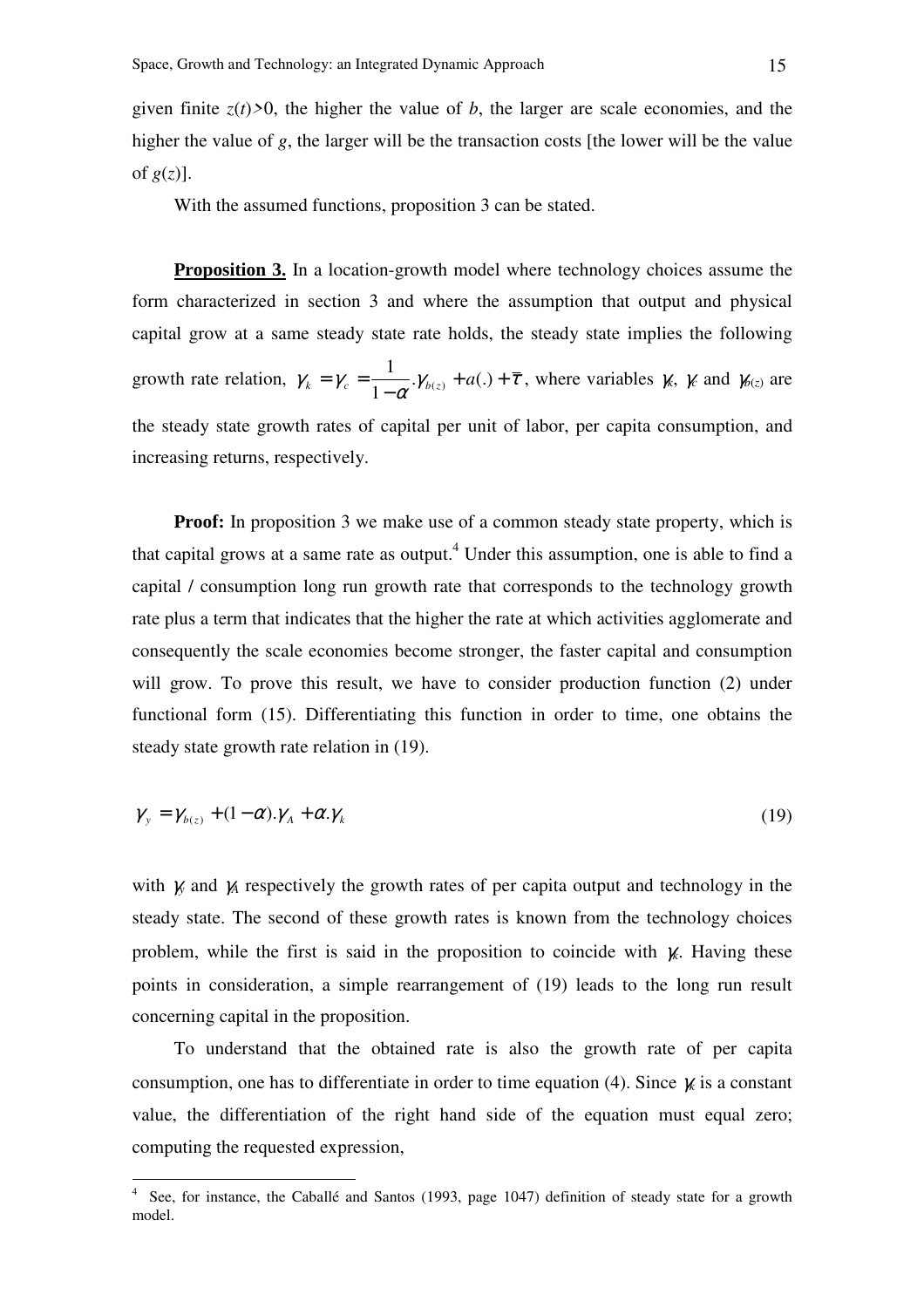$$
[\gamma_{b(z)} + (1 - \alpha) \cdot (\gamma_A - \gamma_k)] b(\overline{z}) \cdot (\overline{A} / \overline{k})^{1 - \alpha} - (\gamma_c - \gamma_k) \cdot (\overline{c} / \overline{k}) = 0 \tag{20}
$$

Note, in (20), that the first term is zero, given the derived capital steady state growth rate, and thus the only way for expression (20) to hold is to conclude that  $\gamma = \gamma$ , such that  $\overline{c}/\overline{k}$  is a constant value

Our analytical framework points to the general result in growth models (and particularly in endogenous growth models) that output, capital and consumption grow at a same positive and constant rate in the long run. This long run growth rate has two components: technology growth, which was endogenously determined, and the growth of spatial agglomeration. Note that if the economy is under a process of spatial agglomeration, such that increasing returns in production grow positively ( $\chi_{(z)} > 0$ ), then consumption and capital per capita will grow faster than the technology level; if spatial dissemination prevails, the economy looses in terms of increasing returns stimulus  $(\gamma_{b(z)}<0)$  what implies a per capita output / capital / consumption growth rate lower than technology growth.

More long run steady state results are achievable. Proposition 4 presents the long run growth rate as depending only upon technology growth.

**Proposition 4.** Under the same assumptions as in proposition 3, the steady state growth rate of the increasing returns function is  $\gamma_{b(z)} = \left( \frac{2 \cdot \sigma - 1}{1 - \sigma (1 + \alpha)} \right) \cdot [a(.) + \overline{\tau}]$  $\gamma_{b(z)} = \frac{2 \cdot \sigma - 1}{1 - \sigma (1 + \alpha)} \Big| [a(.) +$ J  $\backslash$  $\overline{\phantom{a}}$ J ſ  $-\sigma(1 +$  $=\left(\frac{2\sigma-1}{1-\sigma-1}\right)[a(.)$  $1-\sigma(1+\alpha)$  $2 \cdot \sigma - 1$  $\tau_{b(z)} = \left| \frac{z \cdot b}{1 - \tau (1 + \epsilon)} \right| [a(.) + \overline{\tau}],$  and the per capita growth rate of the main economic variables can be written as  $\frac{1}{\sigma(1+\alpha)} \left[ a(.) + \overline{\tau} \right]$  $\gamma_v = \gamma_k = \gamma_c = \frac{\sigma.(1-\alpha)}{1-\alpha}$ .  $[a(.) +$  $- \sigma (1 +$  $=\gamma_k = \gamma_c = \frac{\sigma.(1-\alpha)}{1-\alpha}$ . [a(.)  $1-\sigma(1+\alpha)$  $\gamma_y = \gamma_k = \gamma_c = \frac{\sigma.(1-\alpha)}{1-\sigma(1+\alpha)} \left[ a(.) + \overline{\tau} \right].$ 

**Proof:** This proposition states that the long term increasing returns growth rate is a function of technology growth, and therefore output, capital and consumption, all in per capita values, grow in the steady state at a rate that depends solely on technological progress and on two elasticity parameters.

To determine the above growth rates, one has to solve the optimal control problem. Defining  $q(t)$  as a co-state variable relating to state variable  $k(t)$ , the following are optimality conditions,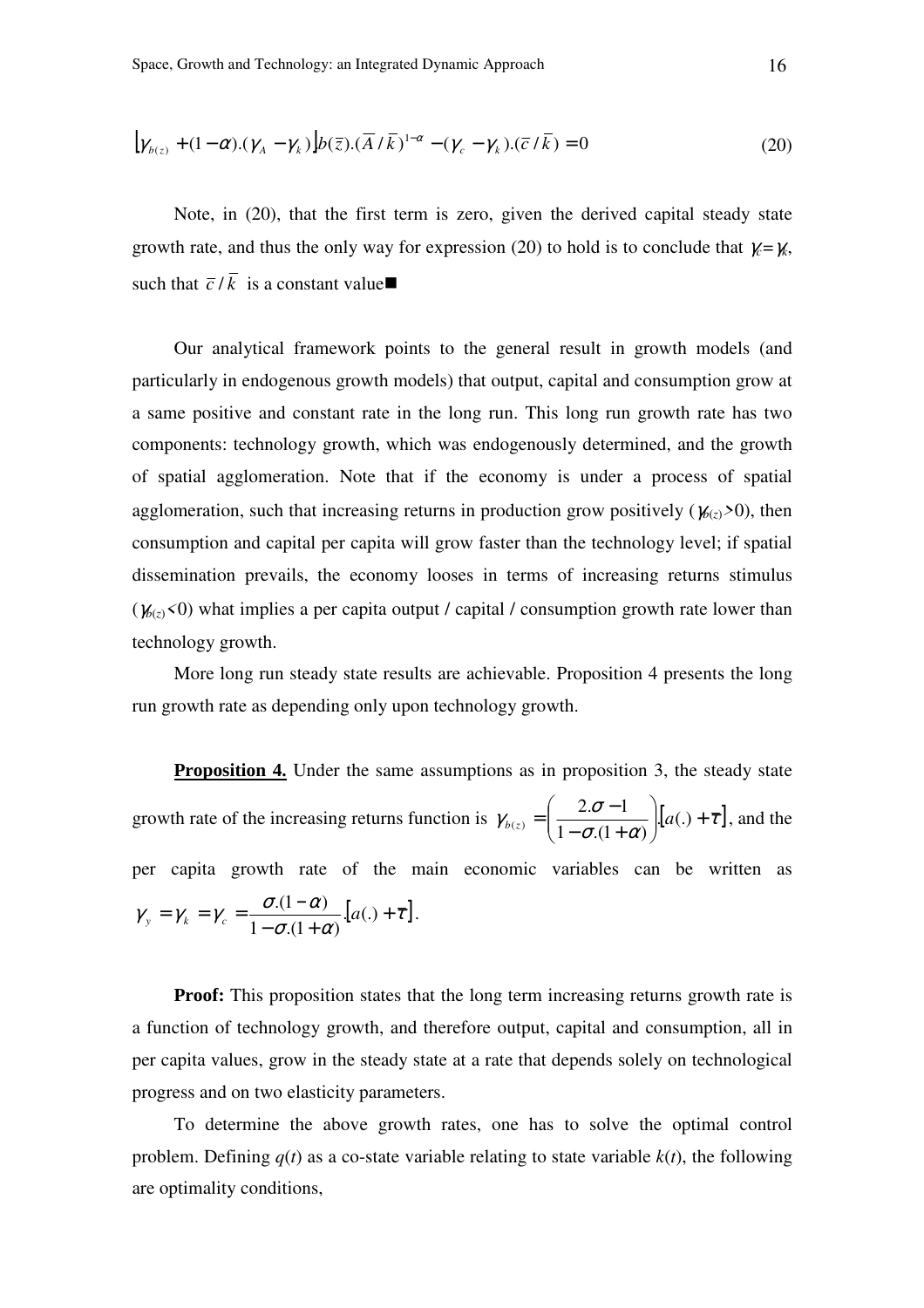$$
g(z)c(t)^{-1/\sigma} = q(t) \tag{21}
$$

$$
1 - \left[\frac{1}{c(t)}\right]^{(1-\sigma)/\sigma} = \frac{1-\sigma}{\sigma} \cdot \frac{b\cdot(B-1)}{g\cdot(1-G)} \cdot A(t)^{1-\alpha} \cdot k(t)^{\alpha}
$$
\n(22)

$$
\dot{q}(t) = \left[\rho + \delta - \alpha b(z) \left(A(t)/k(t)\right)^{1-\alpha}\right] q(t)
$$
\n(23)

$$
\lim_{t \to +\infty} q(t) e^{-(\rho - n)t} \cdot k(t) = 0 \tag{24}
$$

Differentiating condition (22) in order to time and evaluating the result in the steady state,

$$
\overline{A}^{1-\alpha} \cdot \overline{k}^{\alpha} \cdot \overline{c}^{-(1-\sigma)/\sigma} = \frac{g \cdot (1-G)}{b \cdot (B-1)} \cdot \frac{\gamma_k}{(1-\alpha) \cdot \gamma_A + \alpha \cdot \gamma_k} \tag{25}
$$

We know that the right hand side of (25) is constant, thus the left hand side has to be also constant, what implies the veracity of the condition  $(1-\alpha)\mathcal{Y}_A + \alpha\mathcal{Y}_k - \frac{1-\sigma}{\sigma}\mathcal{Y}_c = 0$  $\alpha$ ).  $\gamma_A + \alpha$ .  $\gamma_k - \frac{1-\sigma}{\gamma_c}$ .  $\gamma_c = 0$ . With this condition and knowing that  $\gamma_c = \gamma_k$ , one arrives to the second equilibrium growth rate in the proposition. Replacing this equilibrium growth rate in the growth rate expression of proposition 3, it is straightforward to obtain the first growth expression in proposition 4

Steady state growth rates deserve some comments. Per capita output, per capita capital and per capita consumption grow at a positive rate if the condition  $\sigma(1+\alpha) < 1$  is satisfied. For high values of elasticity parameters  $\sigma$  and  $\alpha$  it is possible that the growth rate of the increasing returns function becomes negative, offsetting the effect of technological progress. We also regard that agglomeration forces that allow for a positive growth rate  $\gamma_{b(z)}$  are present only for  $\frac{1}{2} < \sigma < 1/(1+\alpha)$ . Otherwise, centrifugal forces prevail (*z* declines), lowering in this way the effect of scale economies. Note that if  $\sigma = \frac{1}{2}$ , we have a special case where  $\gamma_{b(z)} = 0$  and  $\gamma = \gamma = \gamma_a$ . In this case, steady state is characterized by a constant *z* parameter. Such a situation allows for the computation of explicit equilibrium results for the ratios consumption-capital and technology-capital.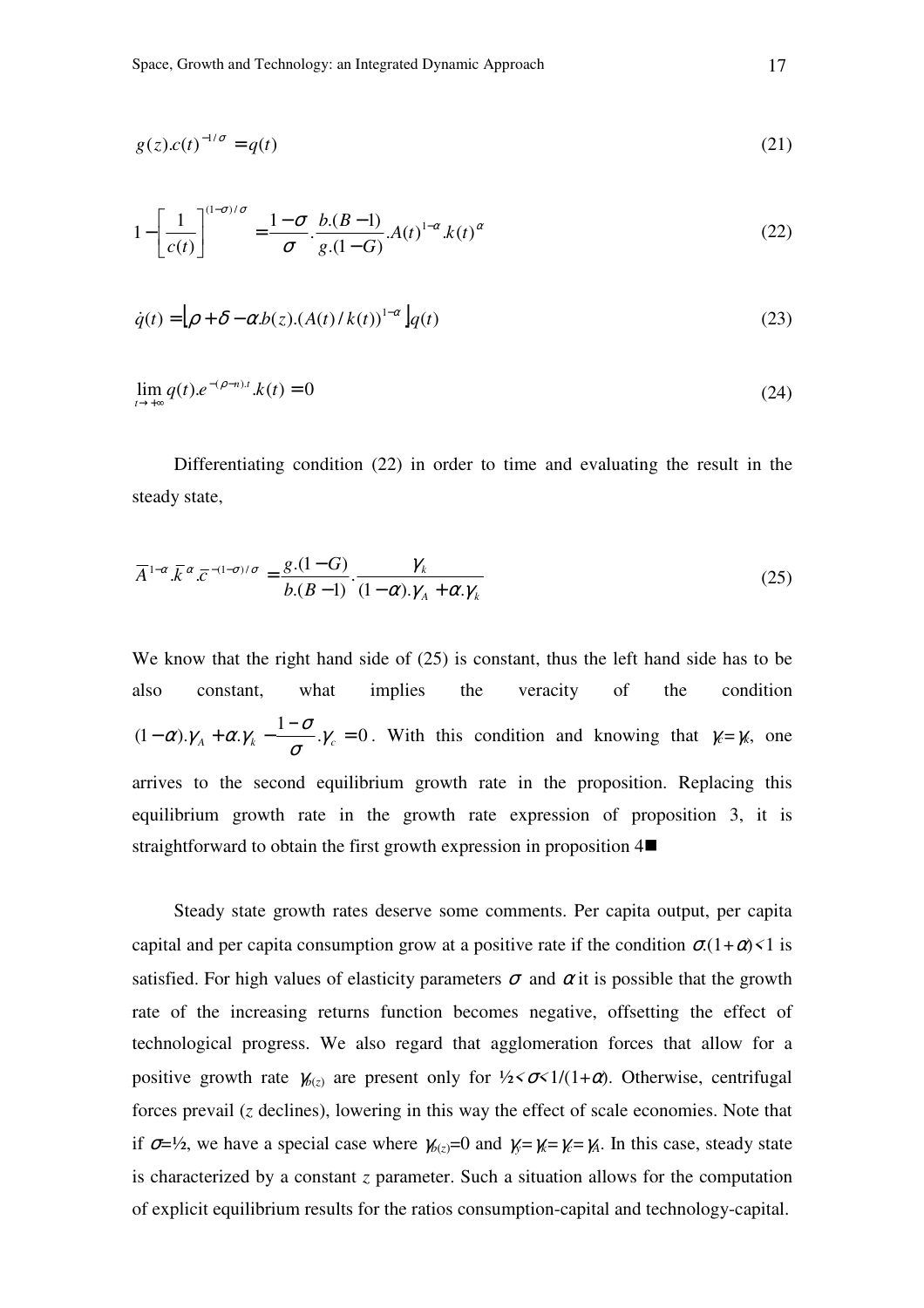**Proposition 5.** Assume a steady state in which the agglomeration variable is a constant value (in this steady state there is no tendency for economic activities to concentrate or to disperse, relatively to an optimal agglomeration value). Under this assumption, the following ratios are attained,

$$
\frac{\overline{c}}{\overline{k}} = \frac{1}{\alpha} \left[ 2.a(.) + 2.\overline{\tau} + \rho \right] - n + \frac{1 - \alpha}{\alpha} . \delta ;
$$
\n
$$
\frac{\overline{A}}{\overline{k}} = \left\{ \frac{g.(1 - G)}{b.(B - 1)} \left[ \frac{1}{\alpha} [2.a(.) + 2.\overline{\tau} + \rho] - n + \frac{1 - \alpha}{\alpha} . \delta \right] \right\}^{1/(1 - \alpha)}
$$

**Proof:** The assumption that  $\overline{z}$  is constant implies that  $\sigma = \frac{1}{2}$  and that  $\gamma_{g(z)} = \gamma_{h(z)} = 0$ . Therefore, the differentiation of (21) yields, in the equilibrium,  $-2.\gamma_c = \gamma_q$ ; given that the growth rate of per capita consumption equals the growth rate of technology, in the steady state, and that the growth rate of the co-state variable is observable from (23), we get the long run relation

$$
b(\bar{z})\left(\frac{\overline{A}}{\overline{k}}\right)^{1-\alpha} = \frac{1}{\alpha} [2.a(.) + 2.\overline{\tau} + (\rho + \delta)]
$$
 (26)

From (4) it is true that

$$
b(\bar{z}) \left(\frac{\overline{A}}{\overline{k}}\right)^{1-\alpha} = \frac{\overline{c}}{\overline{k}} + n + \delta
$$
 (27)

Combining (26) with (27) one obtains the result  $\overline{c}/\overline{k}$  in the proposition.

Note now that, for  $\sigma = \frac{1}{2}$ , expression (25) reduces to

$$
\left(\frac{\overline{A}}{\overline{k}}\right)^{1-\alpha} \cdot \frac{\overline{k}}{\overline{c}} = \frac{g(1-G)}{b(B-1)}
$$
\n(28)

Replacing the result for  $\overline{c}/\overline{k}$  in (28), the second steady state ratio in the proposition is attained

Some important features characterize the derived ratios,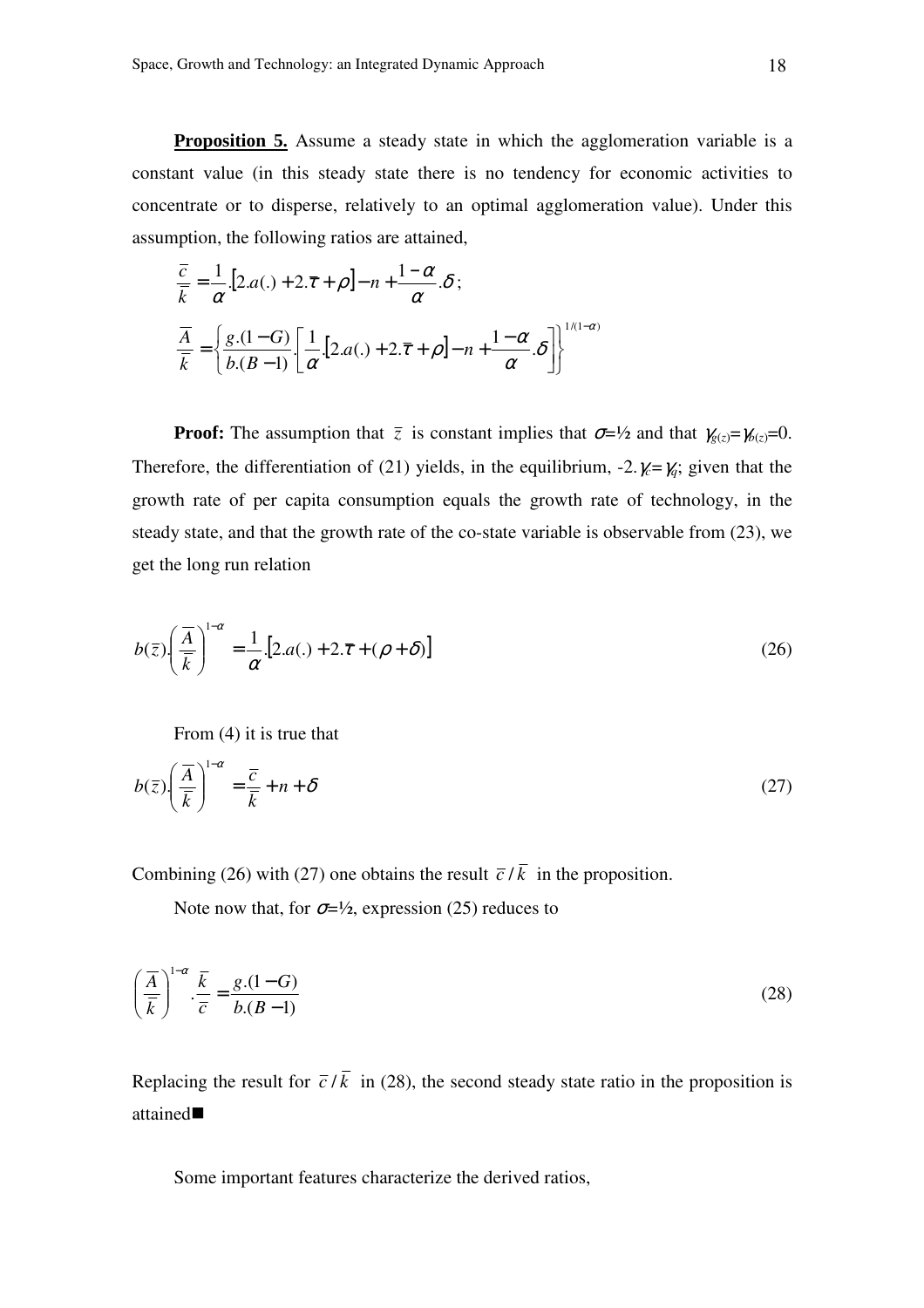*i*) Technology growth, impatience to consume, low population growth rate and high capital depreciation rate are all factors that contribute to a high long term consumption level relatively to the accumulated capital level. These results are common to a great variety of growth models; $<sup>5</sup>$ </sup>

*ii*) The technology-capital ratio depends on the same factors as the consumptioncapital ratio plus the agglomeration parameters. The stronger the effect of agglomeration over transaction costs (given by *g*), the higher is the ratio value; the opposite for the effect of agglomeration over scale economies (given by *b*).

To end our analysis, we make a remark about transitional dynamics.

**Proposition 6.** Consider an unchangeable economic space (*z* constant). Under this assumption, the technology-growth model is a four dimensional system, where saddlepath stability holds. The stable trajectory is a dimension two space.

**Proof:** With a constant *z*, the model possesses two control variables,  $c(t)$  and  $\tau(t)$ , and two state variables,  $k(t)$  and  $\phi(t)$ . Variables  $c(t)$  and  $k(t)$  are not constant in the steady state, although they grow in the long run at a same rate. To study stability, we need variables that assume constant equilibrium values; thus, we define  $\varphi(t) \equiv k(t)/T(t)$ and  $\psi(t) \equiv c(t)/k(t)$ . To these variables, the following pair of equations of motion apply,

$$
\dot{\varphi}(t) = \left\{ b(z) \left[ \frac{\phi(t)}{\varphi(t)} \right]^{1-\alpha} - \psi(t) - (n+\delta) - a(.) - \tau(t) \right\} \varphi(t)
$$
\n(29)

$$
\dot{\psi}(t) = \left\{\psi(t) - (1 - \alpha \sigma) b(z) \left[\frac{\phi(t)}{\phi(t)}\right]^{1-\alpha} - \sigma \phi + n + (1 - \sigma) \delta\right\} \psi(t)
$$
(30)

Note that equation (30) is the result of the differentiation of (21), having in mind (23).

In possession of equations  $(8)$ ,  $(14)$ ,  $(29)$  and  $(30)$ , the steady state vicinity linearized four dimensional system takes the form,

 $\overline{a}$ 

<sup>&</sup>lt;sup>5</sup> See, for instance, Barro and Sala-i-Martin (1995).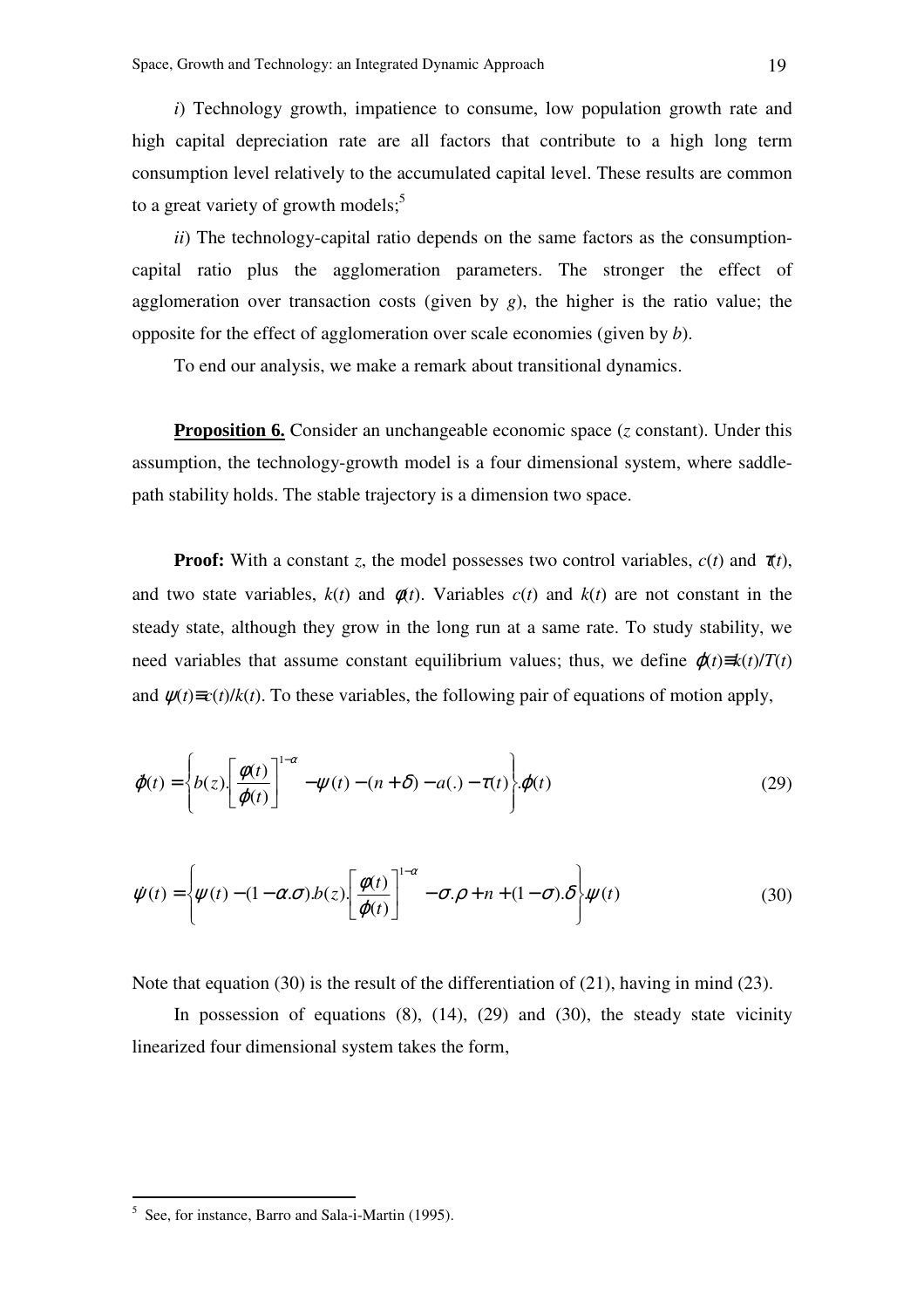$$
\begin{bmatrix}\n\dot{\phi}(t) \\
\dot{\tau}(t) \\
\dot{\phi}(t) \\
\dot{\psi}(t)\n\end{bmatrix} = \Xi \begin{bmatrix}\n\phi(t) - \overline{\phi} \\
\tau(t) - \overline{\tau} \\
\phi(t) - \overline{\phi} \\
\psi(t) - \overline{\psi}\n\end{bmatrix}, \text{ with } \Xi = \begin{bmatrix}\nJ & \overline{0} \\
-\overline{\phi} & -\overline{\phi} \\
\overline{\phi} & -\overline{\phi} & -\overline{\phi} \\
-\xi & 0 & \xi \frac{\overline{\phi}}{\overline{\phi}} & \overline{\psi}\n\end{bmatrix}
$$
\nand  $\overline{\omega} = (1 - \alpha)h(z) \left(\frac{\overline{\phi}}{\overline{\phi}}\right)^{\alpha}$ ,  $\xi = (1 - \alpha)(1 - \alpha, \sigma)h(z) \left(\frac{\overline{\phi}}{\overline{\phi}}\right)^{1-\alpha} \frac{\overline{\psi}}{\overline{\phi}}$ 

In matrix Ξ, *J* corresponds to the Jacobean matrix of the technology problem and  $\overline{0}$  is (2×2) null matrix. Two of the eigenvalues of  $\Xi$  are the  $\lambda_1 < 0$  and  $\lambda_2 > 0$ eigenvalues found for *J*. The signs of the other two eigenvalues can be computed through the evaluation of the  $(2\times2)$  matrix in the right-low corner of  $\Xi$ . Denote this matrix by  $\Xi_{22}$ . Then, Det( $\Xi_{22}$ )= -  $\alpha \sigma \overline{\omega} \cdot \frac{\gamma}{\psi} \cdot \overline{\psi}$  < 0 ϕ  $\alpha.\sigma.\overline{\omega}.\overline{\psi}$  = 0. Thus, being  $\lambda_3$  and  $\lambda_4$  the two other eigenvalues of  $\Xi$ , we guarantee that  $\lambda_3 \cdot \lambda_4 < 0$ , and in this way they have to have different signs. Therefore, from matrix Ξ, four eigenvalues can be computed, being two positive values and the other two negative. As the proposition states, the stable trajectory has dimension two (the number of negative eigenvalues)

### **6. Discussion**

The proposed framework allows for an integrated approach about the relation between location, growth and technology. Our model may be understood as an endogenous growth model where long run positive growth is determined by endogenous decisions about technology generation and by an agglomeration / dispersion rate of economic activities that is set optimally in order to maximize consumption utility.

In a first moment, one has observed that the conflict in the allocation of scientific resources allows to determine a steady state optimal result where a particular share of applied technology is consistent with a constant growth rate for the technology variables. This rate is dependent on the rate at which future technological outcomes are discounted to the present, on the relative weight put on basic and applied science, and upon other factors that stimulate technology growth but that are left exogenous in our analysis, like human capital or the existence of a sound institutional environment.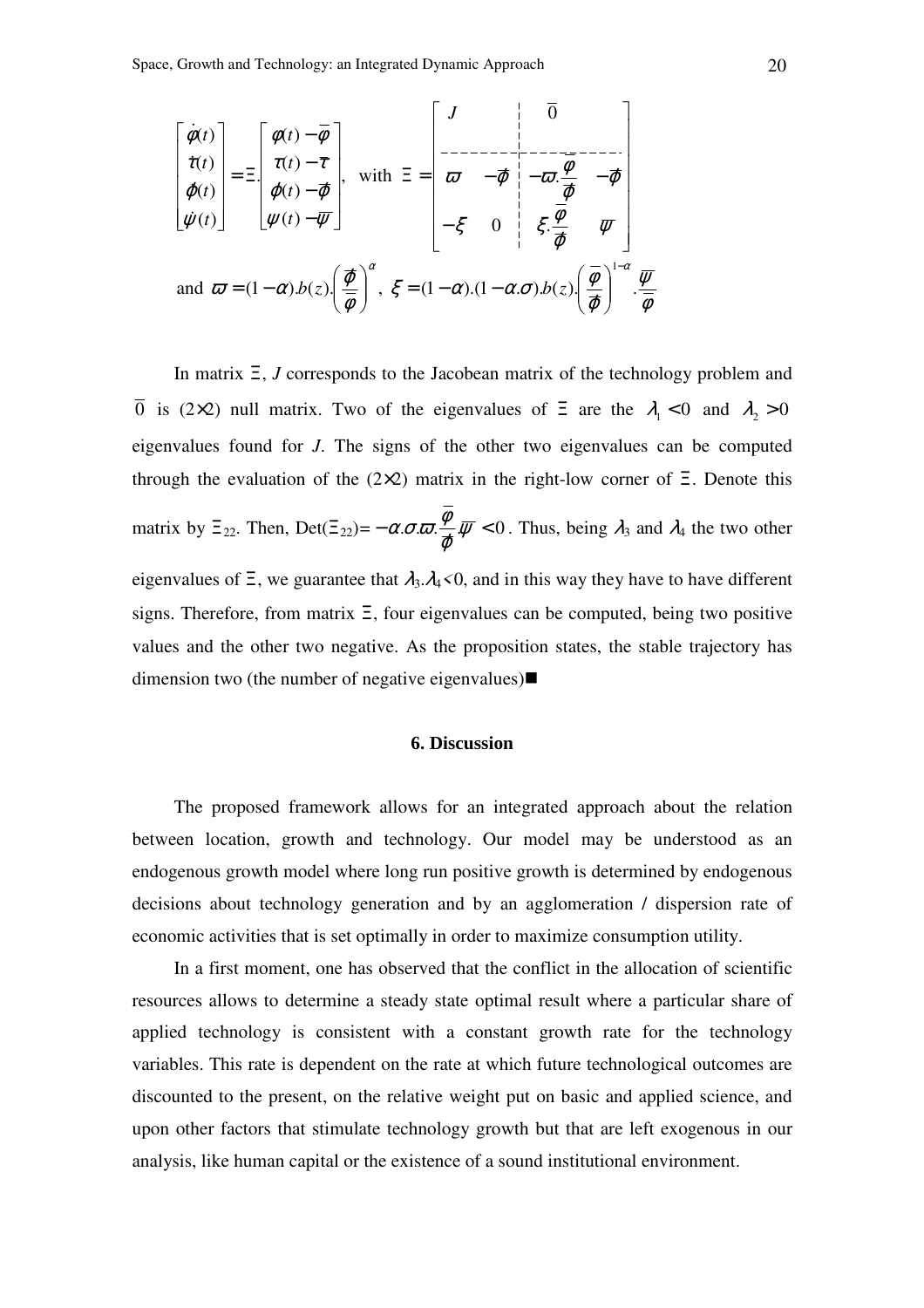The relevant result in the technology framework is precisely the possibility to encounter a constant positive long run rate for the technology index that is included in the definition of the aggregate production function of the economy. It is this technology index that constitutes the bridge between the technology framework and the growth setup. For a given set of explicit functional forms for production, utility, transaction costs and increasing returns, several equilibrium relations are found. As it is usual in growth models, the long run steady state is characterized by a same growth rate for output, capital accumulation and consumption. The rate of per capita growth is the rate of technological progress (determined endogenously) plus the rate at which scale economies grow (or decline). Increasing or decreasing scale economies are, in our framework, simply the result of the dominance of centripetal forces or, rather, the prevalence of centrifugal forces. These forces, in turn, are conditioned by the value of elasticity parameters regarding utility and production conditions.

Because the model points to a long term economic agglomeration that is directly dependent on technology growth, in the end the economy's per capita growth rate depends solely on technological progress – this apparently is nothing new relatively to conventional growth models, but there is an important difference: the economy's per capita growth rate can be higher or lower than the technology growth rate, depending on the way firms choose to locate in space. An agglomeration process stimulates growth above technological progress; otherwise, growth will be lower than the rate of technological progress. One might rush to the conclusion that since agglomeration benefits the creation of wealth, economic activity should concentrate the most in order to take full advantage of increasing returns; but remind the other side of the coin: although concentration allows for a higher output level, concentration implies also transaction costs that produce lower utility. This is the reason why the optimal long run rate of economic agglomeration is not necessarily a positive value. It can be indeed positive, but it may be also negative or zero, depending on parameter values.

In the specific case of absence of a tendency for the agglomeration degree to change, the present setup points to a long run result where per capita economic growth corresponds to the technology growth rate. Furthermore, in such a case it is easy to identify a saddle-path equilibrium that reflects the technology trade-off and the consumption-capital accumulation trade-off.

#### **References**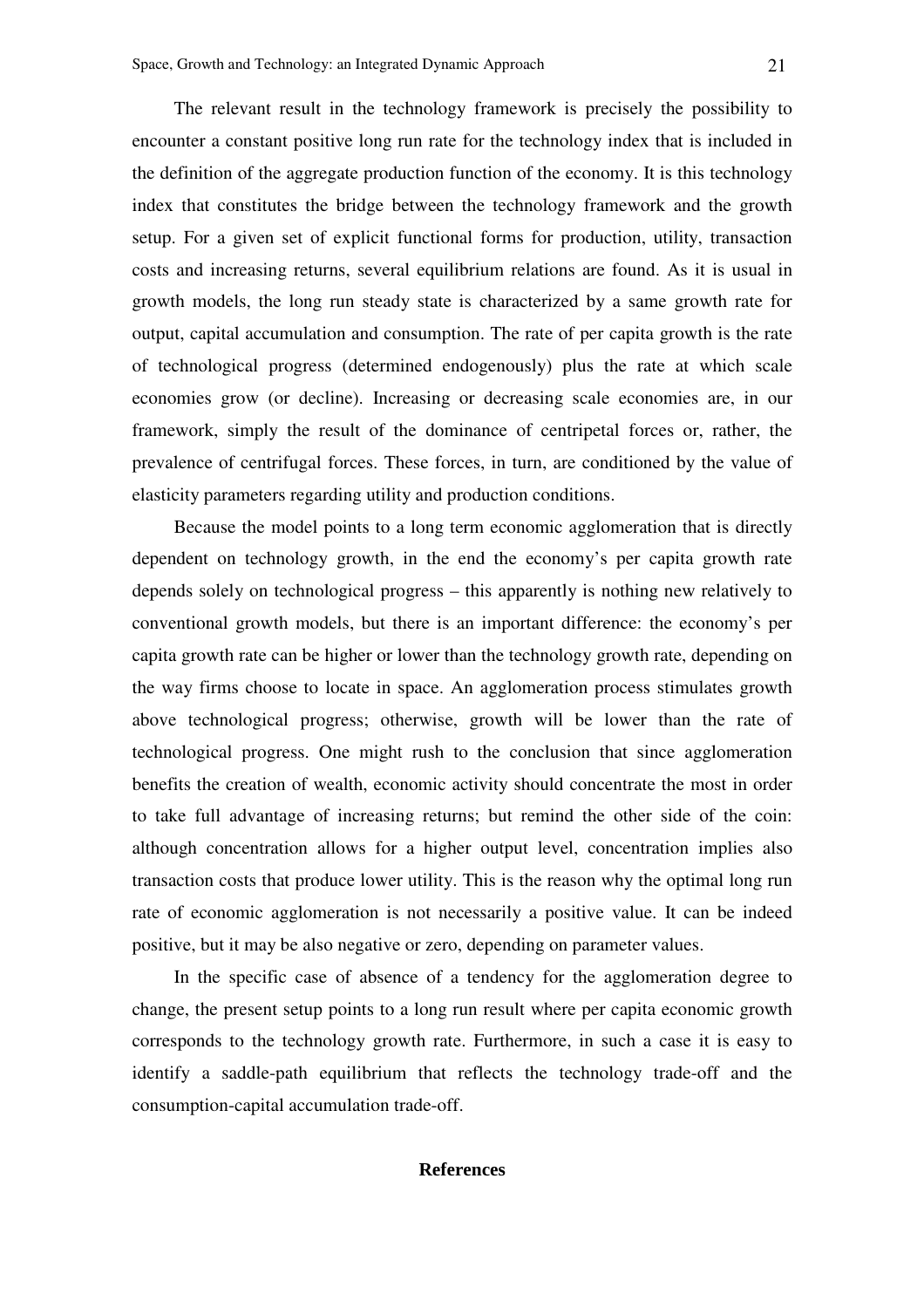- Aghion, Phillippe and Peter Howitt (1992). "A Model of Growth through Creative Destruction." *Econometrica*, vol. 60, 323-351.
- Aghion, Phillippe and Peter Howitt (1998). *Endogenous Growth Theory*. Cambridge, Mass.: MIT Press.
- Baldwin, Richard E. (1999). "Agglomeration and Endogenous Capital." *European Economic Review*, 43, 253-280.
- Baldwin, Richard E. and Rikard Forslid (2000). "The Core-Periphery Model and Endogenous Growth: Stabilising and Destabilising Integration." *Economica*, 67, 307-324.
- Baldwin, Richard E.; Phillippe Martin and Gianmarco Ottaviano (2001). "Global Income Divergence, Trade and Industrialization: the Geography of Growth Takeoffs." *Journal of Economic Growth*, 6, 5-37.
- Barro, Robert J. and Xavier Sala-i-Martin (1995). *Economic Growth*. New York: McGraw-Hill.
- Caballé, Jordi and Manuel S. Santos (1993). "On Endogenous Growth with Physical and Human Capital." *Journal of Political Economy*, 101, 1042-1067.
- Cairncross, Frances (2001). *The Death of Distance 2.0; How the Communications Revolution will Change our Lives*. Cambridge, Mass.: Harvard Business School Press.
- Eaton, Jonathan and Samuel Kortum (2002). "Technology, Geography and Trade." *Econometrica*, 70, 1741-1779.
- Forslid, Rikard and Gianmarco Ottaviano (2003). "An Analytically Solvable Core-Periphery Model." *Journal of Economic Geography*, 3, 229-240.
- Fujita, Masahisa; Paul R. Krugman and Anthony J. Venables (1999). *The Spatial Economy. Cities, Regions and International Trade*. Cambridge, Mass.: MIT Press.
- Fujita, Masahisa and Jacques-François Thisse (2002). *Economics of Agglomeration: Cities, Industrial Location and Regional Growth*. Cambridge, Cambridge University Press.
- Gomes, Orlando (2004). "The Optimal Control of Technology Choices." in M. A. Ferreira, R. Menezes and F. Catanas (eds.), *Themes in Quantitative Methods 4*. Lisbon: Edições Sílabo. 255-273.
- Grossman, Gene M. and Elhanan Helpman (1991). *Innovation and Growth in the Global Economy*. Cambridge, Mass.: MIT Press.
- Jaffe, Adam and Manuel Trajtenberg (2002). *Patents, Citations and Innovations a Window on the Knowledge Economy*. Cambridge, Mass.: MIT Press.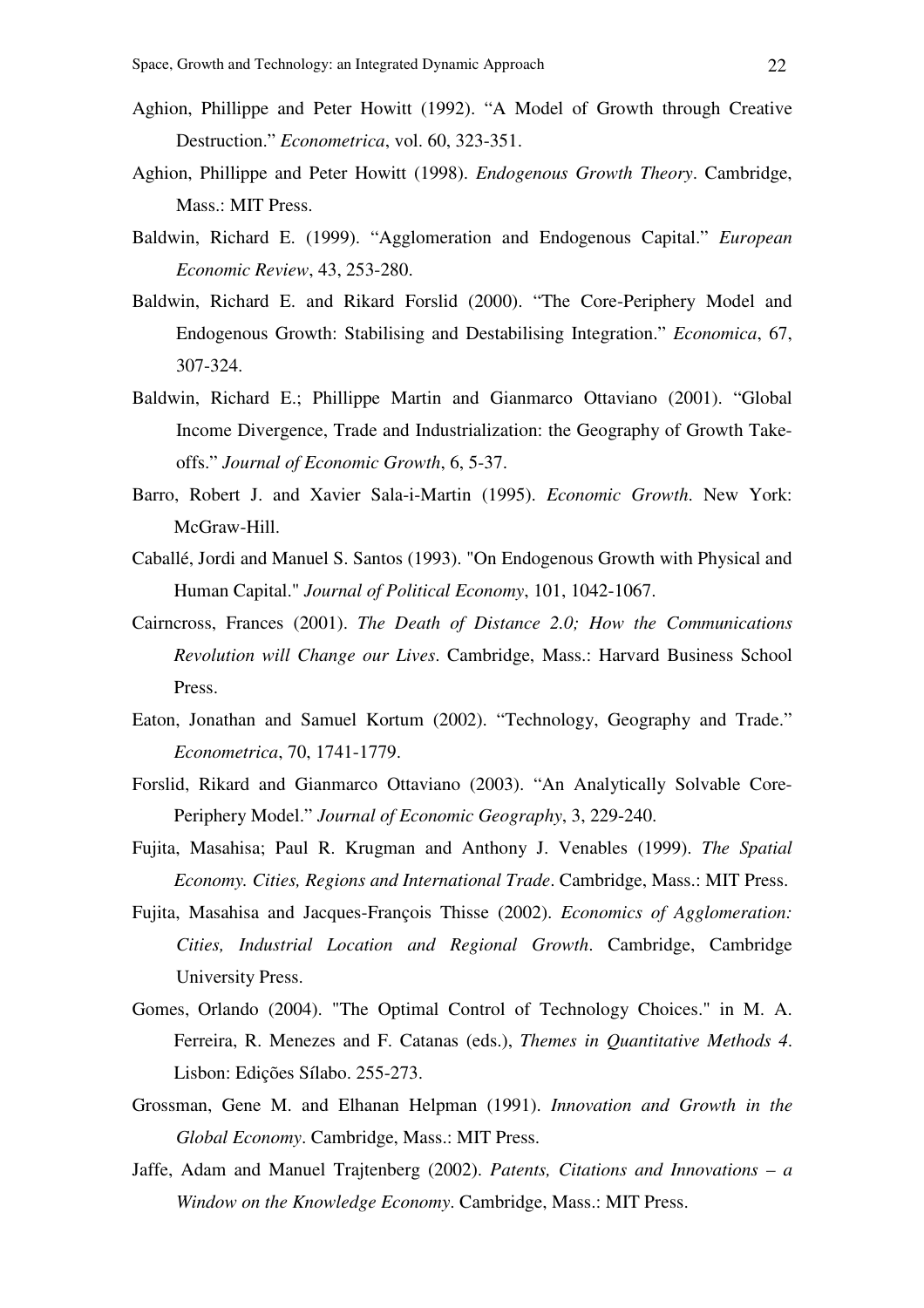- Jones, Charles I. (1995). "R&D-Based Models of Economic Growth." *Journal of Political Economy*, 103, 759-784.
- Jones, Charles I. (2003). "Population and Ideas: A Theory of Endogenous Growth." in Aghion, Philippe; Roman Frydman; Joseph Stiglitz and Michael Woodford (eds.) *Knowledge, Information and Expectations in Modern Macroeconomics* (in honor of Edmund S. Phelps). Princeton, New Jersey: Princeton University Press. 498- 521.
- Krugman, Paul R. (1991). "Increasing Returns and Economic Geography." *Journal of Political Economy*, 99, 483-499.
- Krugman, Paul R. and Anthony J. Venables (1995). "Globalization and the inequality of Nations." *Quarterly Journal of Economics*, 60, 857-880.
- Martin, Phillippe and Gianmarco Ottaviano (1999). "Growing Locations: Industry Location in a Model of Endogenous Growth." *European Economic Review*, 43, 281-302.
- Nelson, Richard R. and Edmund S. Phelps (1966). "Investment in Humans, Technological Diffusion and Economic Growth." *American Economic Review*, 56, 69-75.
- Ottaviano, Gianmarco (2001). "Monopolistic Competition, Trade, and Endogenous Spatial Fluctuations." *Regional Science and Urban Economics*, 31, 51-77.
- Pfluger, Michael (2004). "A Simple, Analytically Solvable, Chamberlian Agglomeration Model." *Regional Science and Urban Economics*, 34, 565-573.
- Quah, Danny (2002). "Spatial Agglomeration Dynamics." *American Economic Review*, 92, 247-256.
- Romer, Paul M. (1990). "Endogenous Technological Change." *Journal of Political Economy*, 98, part II, S71-S102.
- Samuelson, Paul A. (1971). "On the Trail of Conventional Beliefs about the Transfer Problem", in J. Bhagwati et al. (eds*.*), *Trade, Balance of Payments and Growth*, Amsterdam, North-Holland.
- Solow, Robert M. (1956). "A Contribution to the Theory of Economic Growth." *Quarterly Journal of Economics*, 70, 65-94.
- Swan, Trevor W. (1956). "Economic Growth and Capital Accumulation." *Economic Record*, 32, 334-361.
- Venables, Anthony J. (1996). "Equilibrium Location of Vertically Linked Industries." *International Economic Review*, 37, 341-359.